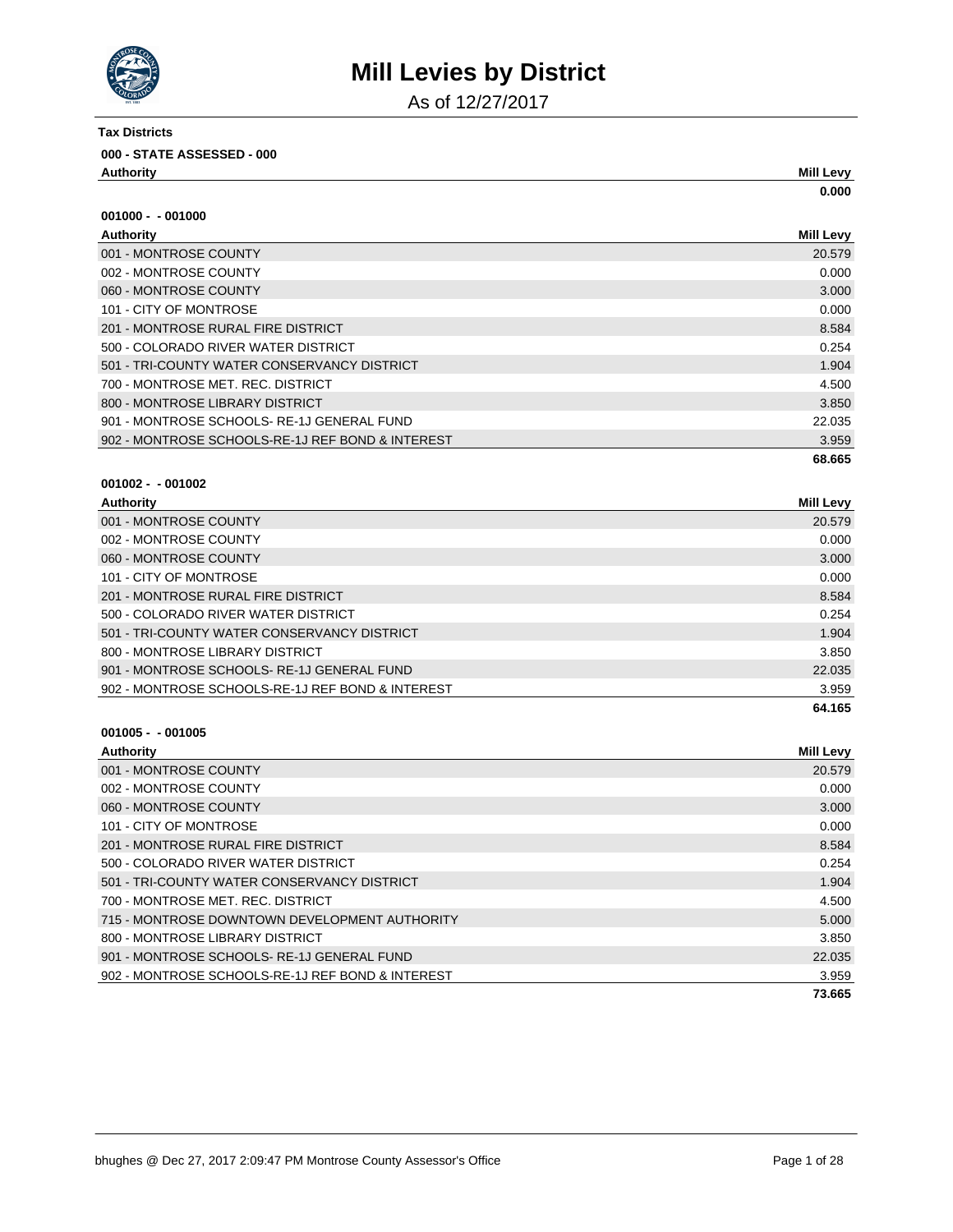

As of 12/27/2017

#### **Tax Districts**

| $001006 - 001006$                                |                  |
|--------------------------------------------------|------------------|
| Authority                                        | <b>Mill Levy</b> |
| 001 - MONTROSE COUNTY                            | 20.579           |
| 002 - MONTROSE COUNTY                            | 0.000            |
| 060 - MONTROSE COUNTY                            | 3.000            |
| 101 - CITY OF MONTROSE                           | 0.000            |
| 201 - MONTROSE RURAL FIRE DISTRICT               | 8.584            |
| 500 - COLORADO RIVER WATER DISTRICT              | 0.254            |
| 501 - TRI-COUNTY WATER CONSERVANCY DISTRICT      | 1.904            |
| 502 - BOSTWICK PARK WATER DISTRICT               | 0.982            |
| 700 - MONTROSE MET, REC. DISTRICT                | 4.500            |
| 715 - MONTROSE DOWNTOWN DEVELOPMENT AUTHORITY    | 5.000            |
| 800 - MONTROSE LIBRARY DISTRICT                  | 3.850            |
| 901 - MONTROSE SCHOOLS-RE-1J GENERAL FUND        | 22.035           |
| 902 - MONTROSE SCHOOLS-RE-1J REF BOND & INTEREST | 3.959            |
|                                                  | 74.647           |

# **001010 - - 001010**

| Authority             | <b>Mill Levv</b> |
|-----------------------|------------------|
| 001 - MONTROSE COUNTY | 20.579           |
| 002 - MONTROSE COUNTY | 0.000            |
| 060 - MONTROSE COUNTY | 3.000            |

| 002 - MONTROSE COUNTY                            | 0.000  |
|--------------------------------------------------|--------|
| 060 - MONTROSE COUNTY                            | 3.000  |
| 201 - MONTROSE RURAL FIRE DISTRICT               | 8.584  |
| 500 - COLORADO RIVER WATER DISTRICT              | 0.254  |
| 501 - TRI-COUNTY WATER CONSERVANCY DISTRICT      | 1.904  |
| 502 - BOSTWICK PARK WATER DISTRICT               | 0.982  |
| 700 - MONTROSE MET. REC. DISTRICT                | 4.500  |
| 800 - MONTROSE LIBRARY DISTRICT                  | 3.850  |
| 901 - MONTROSE SCHOOLS-RE-1J GENERAL FUND        | 22.035 |
| 902 - MONTROSE SCHOOLS-RE-1J REF BOND & INTEREST | 3.959  |
|                                                  | 69.647 |

| Authority                                        | Mill Levy |
|--------------------------------------------------|-----------|
| 001 - MONTROSE COUNTY                            | 20.579    |
| 002 - MONTROSE COUNTY                            | 0.000     |
| 060 - MONTROSE COUNTY                            | 3.000     |
| 201 - MONTROSE RURAL FIRE DISTRICT               | 8.584     |
| 500 - COLORADO RIVER WATER DISTRICT              | 0.254     |
| 502 - BOSTWICK PARK WATER DISTRICT               | 0.982     |
| 700 - MONTROSE MET. REC. DISTRICT                | 4.500     |
| 800 - MONTROSE LIBRARY DISTRICT                  | 3.850     |
| 901 - MONTROSE SCHOOLS-RE-1J GENERAL FUND        | 22.035    |
| 902 - MONTROSE SCHOOLS-RE-1J REF BOND & INTEREST | 3.959     |
|                                                  | 67.743    |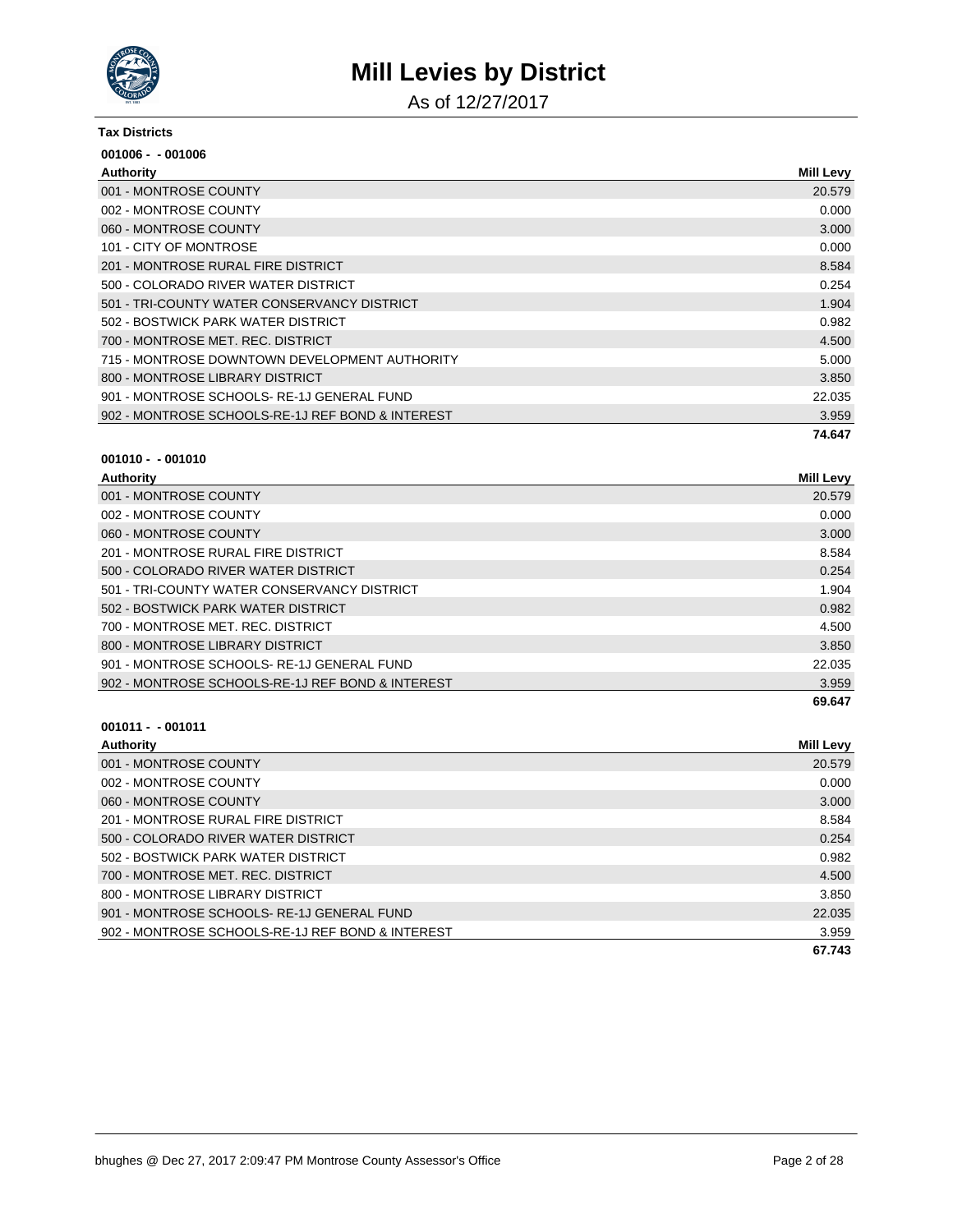

As of 12/27/2017

#### **Tax Districts**

| $001020 - 001020$                                |                  |
|--------------------------------------------------|------------------|
| Authority                                        | <b>Mill Levy</b> |
| 001 - MONTROSE COUNTY                            | 20.579           |
| 002 - MONTROSE COUNTY                            | 0.000            |
| 060 - MONTROSE COUNTY                            | 3.000            |
| 201 - MONTROSE RURAL FIRE DISTRICT               | 8.584            |
| 400 - UNCOMPAHGRE VALLEY PEST DISTRICT           | 0.000            |
| 500 - COLORADO RIVER WATER DISTRICT              | 0.254            |
| 501 - TRI-COUNTY WATER CONSERVANCY DISTRICT      | 1.904            |
| 502 - BOSTWICK PARK WATER DISTRICT               | 0.982            |
| 700 - MONTROSE MET. REC. DISTRICT                | 4.500            |
| 800 - MONTROSE LIBRARY DISTRICT                  | 3.850            |
| 901 - MONTROSE SCHOOLS-RE-1J GENERAL FUND        | 22.035           |
| 902 - MONTROSE SCHOOLS-RE-1J REF BOND & INTEREST | 3.959            |
|                                                  | 69.647           |

#### **001030 - - 001030**

| Authority                                        | <b>Mill Levy</b> |
|--------------------------------------------------|------------------|
| 001 - MONTROSE COUNTY                            | 20.579           |
| 002 - MONTROSE COUNTY                            | 0.000            |
| 060 - MONTROSE COUNTY                            | 3.000            |
| 201 - MONTROSE RURAL FIRE DISTRICT               | 8.584            |
| 500 - COLORADO RIVER WATER DISTRICT              | 0.254            |
| 501 - TRI-COUNTY WATER CONSERVANCY DISTRICT      | 1.904            |
| 502 - BOSTWICK PARK WATER DISTRICT               | 0.982            |
| 800 - MONTROSE LIBRARY DISTRICT                  | 3.850            |
| 901 - MONTROSE SCHOOLS-RE-1J GENERAL FUND        | 22.035           |
| 902 - MONTROSE SCHOOLS-RE-1J REF BOND & INTEREST | 3.959            |
|                                                  | 65.147           |

| Authority                                        | Mill Levy |
|--------------------------------------------------|-----------|
| 001 - MONTROSE COUNTY                            | 20.579    |
| 002 - MONTROSE COUNTY                            | 0.000     |
| 060 - MONTROSE COUNTY                            | 3.000     |
| 201 - MONTROSE RURAL FIRE DISTRICT               | 8.584     |
| 500 - COLORADO RIVER WATER DISTRICT              | 0.254     |
| 502 - BOSTWICK PARK WATER DISTRICT               | 0.982     |
| 800 - MONTROSE LIBRARY DISTRICT                  | 3.850     |
| 901 - MONTROSE SCHOOLS-RE-1J GENERAL FUND        | 22.035    |
| 902 - MONTROSE SCHOOLS-RE-1J REF BOND & INTEREST | 3.959     |
|                                                  | 63.243    |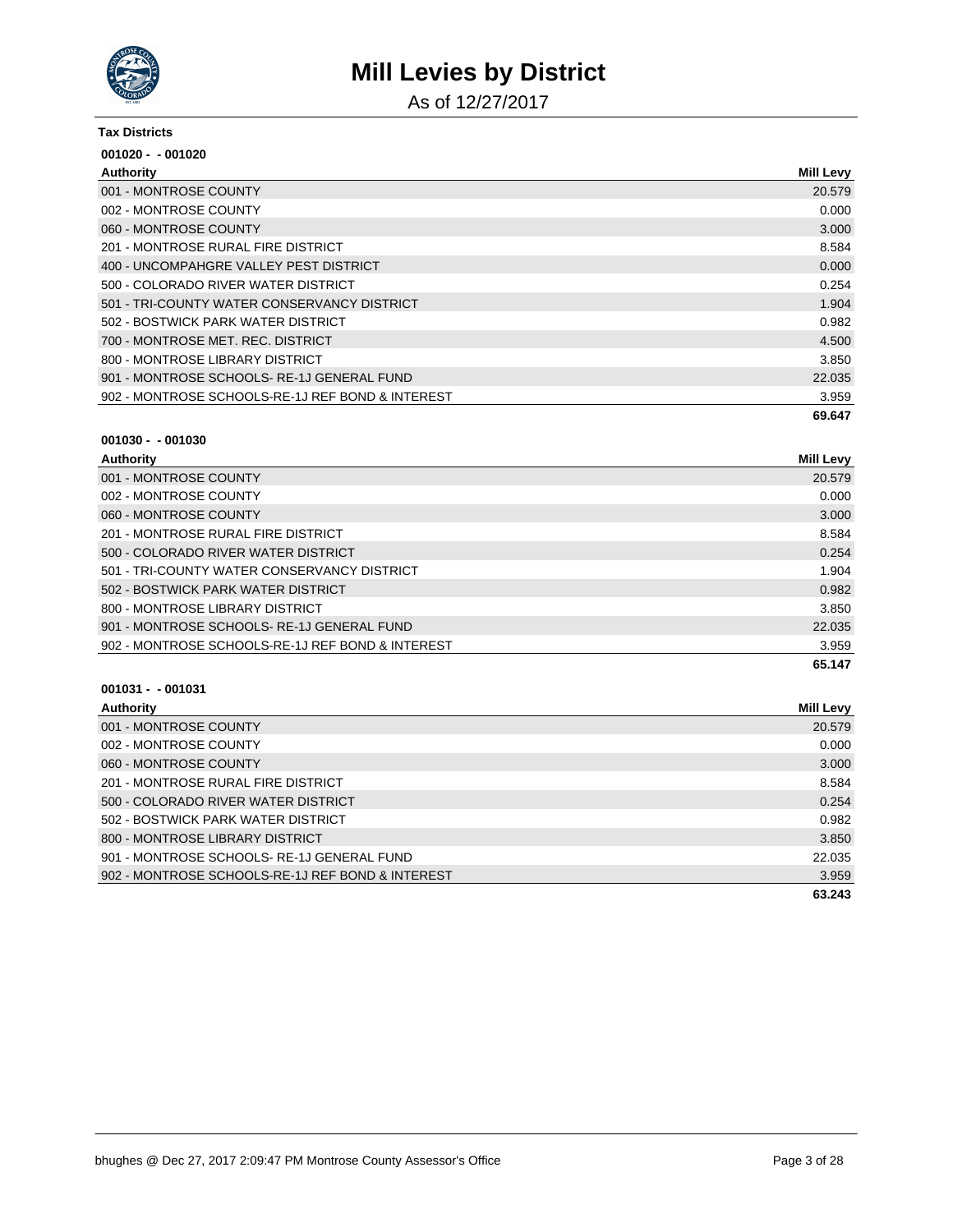

As of 12/27/2017

#### **Tax Districts**

| $001040 - 001040$                                |                  |
|--------------------------------------------------|------------------|
| Authority                                        | <b>Mill Levy</b> |
| 001 - MONTROSE COUNTY                            | 20.579           |
| 002 - MONTROSE COUNTY                            | 0.000            |
| 060 - MONTROSE COUNTY                            | 3.000            |
| 201 - MONTROSE RURAL FIRE DISTRICT               | 8.584            |
| 400 - UNCOMPAHGRE VALLEY PEST DISTRICT           | 0.000            |
| 500 - COLORADO RIVER WATER DISTRICT              | 0.254            |
| 501 - TRI-COUNTY WATER CONSERVANCY DISTRICT      | 1.904            |
| 502 - BOSTWICK PARK WATER DISTRICT               | 0.982            |
| 800 - MONTROSE LIBRARY DISTRICT                  | 3.850            |
| 901 - MONTROSE SCHOOLS-RE-1J GENERAL FUND        | 22.035           |
| 902 - MONTROSE SCHOOLS-RE-1J REF BOND & INTEREST | 3.959            |
|                                                  | 65.147           |

#### **001050 - - 001050**

| Authority                                        | <b>Mill Levy</b> |
|--------------------------------------------------|------------------|
| 001 - MONTROSE COUNTY                            | 20.579           |
| 002 - MONTROSE COUNTY                            | 0.000            |
| 060 - MONTROSE COUNTY                            | 3.000            |
| 500 - COLORADO RIVER WATER DISTRICT              | 0.254            |
| 502 - BOSTWICK PARK WATER DISTRICT               | 0.982            |
| 800 - MONTROSE LIBRARY DISTRICT                  | 3.850            |
| 901 - MONTROSE SCHOOLS-RE-1J GENERAL FUND        | 22.035           |
| 902 - MONTROSE SCHOOLS-RE-1J REF BOND & INTEREST | 3.959            |
|                                                  | 54.659           |

### **001051 - - 001051**

| Authority                                        | Mill Levy |
|--------------------------------------------------|-----------|
| 001 - MONTROSE COUNTY                            | 20.579    |
| 002 - MONTROSE COUNTY                            | 0.000     |
| 060 - MONTROSE COUNTY                            | 3.000     |
| 500 - COLORADO RIVER WATER DISTRICT              | 0.254     |
| 502 - BOSTWICK PARK WATER DISTRICT               | 0.982     |
| 700 - MONTROSE MET. REC. DISTRICT                | 4.500     |
| 800 - MONTROSE LIBRARY DISTRICT                  | 3.850     |
| 901 - MONTROSE SCHOOLS-RE-1J GENERAL FUND        | 22.035    |
| 902 - MONTROSE SCHOOLS-RE-1J REF BOND & INTEREST | 3.959     |
|                                                  | 59.159    |

| Authority                                        | <b>Mill Levy</b> |
|--------------------------------------------------|------------------|
| 001 - MONTROSE COUNTY                            | 20.579           |
| 002 - MONTROSE COUNTY                            | 0.000            |
| 060 - MONTROSE COUNTY                            | 3.000            |
| 500 - COLORADO RIVER WATER DISTRICT              | 0.254            |
| 501 - TRI-COUNTY WATER CONSERVANCY DISTRICT      | 1.904            |
| 502 - BOSTWICK PARK WATER DISTRICT               | 0.982            |
| 800 - MONTROSE LIBRARY DISTRICT                  | 3.850            |
| 901 - MONTROSE SCHOOLS-RE-1J GENERAL FUND        | 22.035           |
| 902 - MONTROSE SCHOOLS-RE-1J REF BOND & INTEREST | 3.959            |
|                                                  | 56.563           |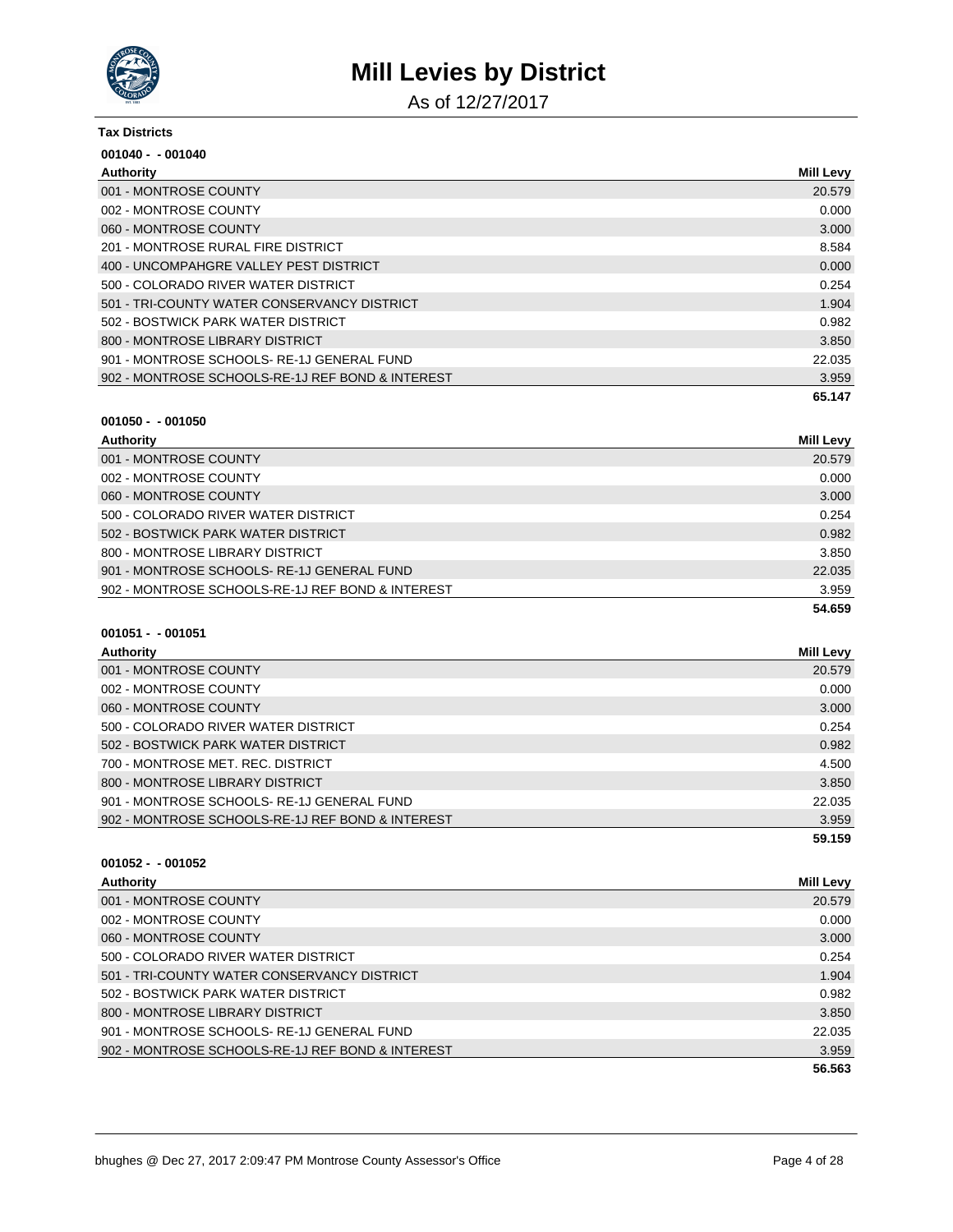

As of 12/27/2017

| <b>Tax Districts</b>                             |                  |
|--------------------------------------------------|------------------|
| $001053 - 001053$                                |                  |
| Authority                                        | <b>Mill Levy</b> |
| 001 - MONTROSE COUNTY                            | 20.579           |
| 002 - MONTROSE COUNTY                            | 0.000            |
| 060 - MONTROSE COUNTY                            | 3.000            |
| 500 - COLORADO RIVER WATER DISTRICT              | 0.254            |
| 501 - TRI-COUNTY WATER CONSERVANCY DISTRICT      | 1.904            |
| 502 - BOSTWICK PARK WATER DISTRICT               | 0.982            |
| 700 - MONTROSE MET. REC. DISTRICT                | 4.500            |
| 800 - MONTROSE LIBRARY DISTRICT                  | 3.850            |
| 901 - MONTROSE SCHOOLS-RE-1J GENERAL FUND        | 22.035           |
| 902 - MONTROSE SCHOOLS-RE-1J REF BOND & INTEREST | 3.959            |
|                                                  | 61.063           |

#### **001070 - - 001070**

| Authority                                        | <b>Mill Levy</b> |
|--------------------------------------------------|------------------|
| 001 - MONTROSE COUNTY                            | 20.579           |
| 002 - MONTROSE COUNTY                            | 0.000            |
| 060 - MONTROSE COUNTY                            | 3.000            |
| 500 - COLORADO RIVER WATER DISTRICT              | 0.254            |
| 800 - MONTROSE LIBRARY DISTRICT                  | 3.850            |
| 901 - MONTROSE SCHOOLS-RE-1J GENERAL FUND        | 22.035           |
| 902 - MONTROSE SCHOOLS-RE-1J REF BOND & INTEREST | 3.959            |
|                                                  | 53.677           |

#### **001071 - - 001071**

| <b>Authority</b>                                 | Mill Levy |
|--------------------------------------------------|-----------|
| 001 - MONTROSE COUNTY                            | 20.579    |
| 002 - MONTROSE COUNTY                            | 0.000     |
| 060 - MONTROSE COUNTY                            | 3.000     |
| 500 - COLORADO RIVER WATER DISTRICT              | 0.254     |
| 700 - MONTROSE MET. REC. DISTRICT                | 4.500     |
| 800 - MONTROSE LIBRARY DISTRICT                  | 3.850     |
| 901 - MONTROSE SCHOOLS-RE-1J GENERAL FUND        | 22.035    |
| 902 - MONTROSE SCHOOLS-RE-1J REF BOND & INTEREST | 3.959     |
|                                                  | 58.177    |

| Authority                                        | <b>Mill Levy</b> |
|--------------------------------------------------|------------------|
| 001 - MONTROSE COUNTY                            | 20.579           |
| 002 - MONTROSE COUNTY                            | 0.000            |
| 060 - MONTROSE COUNTY                            | 3.000            |
| 500 - COLORADO RIVER WATER DISTRICT              | 0.254            |
| 506 - FRUITLAND WATER DISTRICT                   | 0.000            |
| 800 - MONTROSE LIBRARY DISTRICT                  | 3.850            |
| 901 - MONTROSE SCHOOLS-RE-1J GENERAL FUND        | 22.035           |
| 902 - MONTROSE SCHOOLS-RE-1J REF BOND & INTEREST | 3.959            |
|                                                  | 53.677           |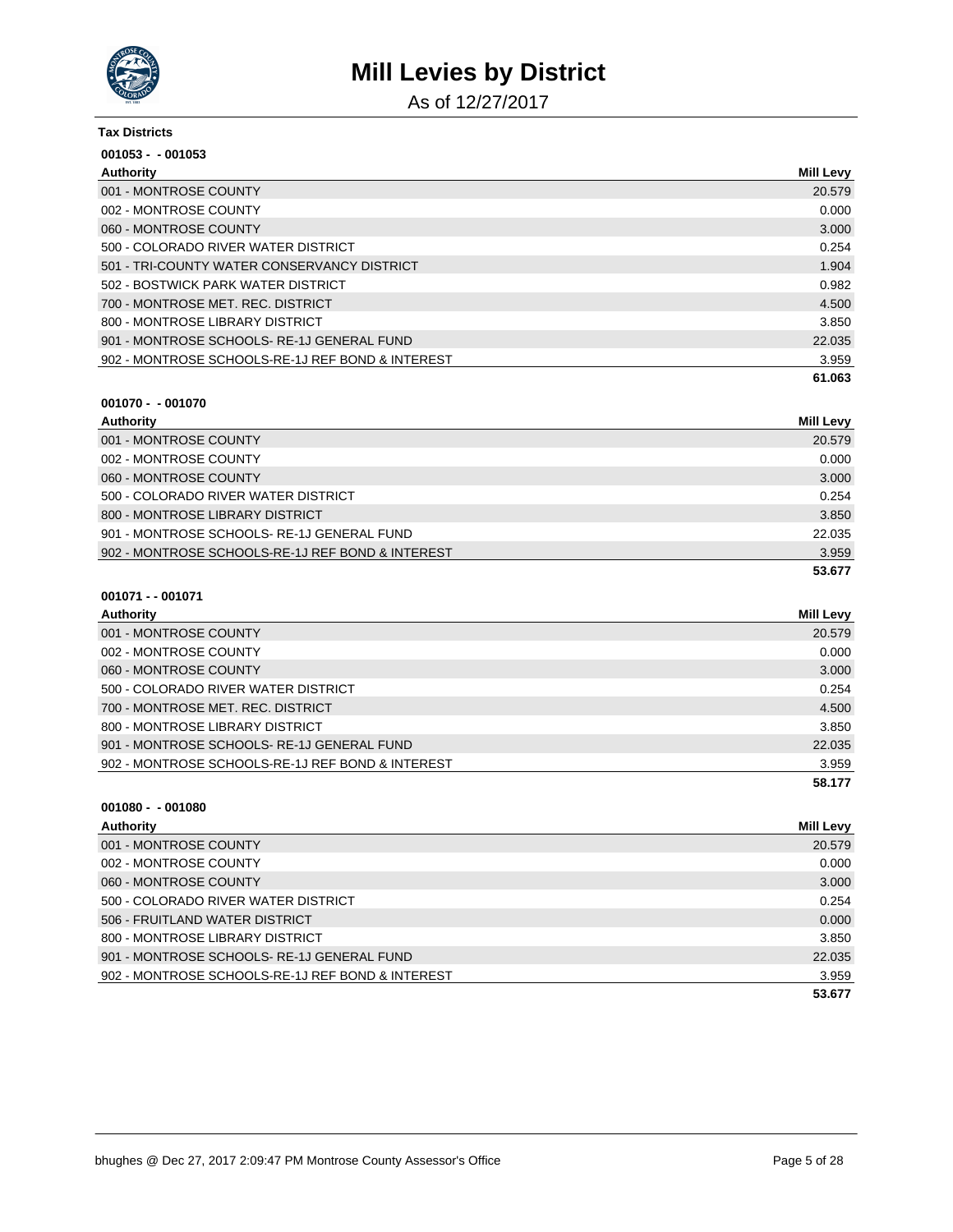

As of 12/27/2017

| <b>Tax Districts</b>                             |                  |
|--------------------------------------------------|------------------|
| $001081 - 001081$                                |                  |
| Authority                                        | <b>Mill Levy</b> |
| 001 - MONTROSE COUNTY                            | 20.579           |
| 002 - MONTROSE COUNTY                            | 0.000            |
| 060 - MONTROSE COUNTY                            | 3.000            |
| 500 - COLORADO RIVER WATER DISTRICT              | 0.254            |
| 506 - FRUITLAND WATER DISTRICT                   | 0.000            |
| 700 - MONTROSE MET. REC. DISTRICT                | 4.500            |
| 800 - MONTROSE LIBRARY DISTRICT                  | 3.850            |
| 901 - MONTROSE SCHOOLS-RE-1J GENERAL FUND        | 22.035           |
| 902 - MONTROSE SCHOOLS-RE-1J REF BOND & INTEREST | 3.959            |
|                                                  | 58.177           |

#### **001090 - - 001090**

| Authority                                        | <b>Mill Levy</b> |
|--------------------------------------------------|------------------|
| 001 - MONTROSE COUNTY                            | 20.579           |
| 002 - MONTROSE COUNTY                            | 0.000            |
| 060 - MONTROSE COUNTY                            | 3.000            |
| 201 - MONTROSE RURAL FIRE DISTRICT               | 8.584            |
| 500 - COLORADO RIVER WATER DISTRICT              | 0.254            |
| 501 - TRI-COUNTY WATER CONSERVANCY DISTRICT      | 1.904            |
| 700 - MONTROSE MET, REC. DISTRICT                | 4.500            |
| 800 - MONTROSE LIBRARY DISTRICT                  | 3.850            |
| 901 - MONTROSE SCHOOLS-RE-1J GENERAL FUND        | 22.035           |
| 902 - MONTROSE SCHOOLS-RE-1J REF BOND & INTEREST | 3.959            |
|                                                  | 68.665           |

| Authority                                        | <b>Mill Levy</b> |
|--------------------------------------------------|------------------|
| 001 - MONTROSE COUNTY                            | 20.579           |
| 002 - MONTROSE COUNTY                            | 0.000            |
| 060 - MONTROSE COUNTY                            | 3.000            |
| 201 - MONTROSE RURAL FIRE DISTRICT               | 8.584            |
| 500 - COLORADO RIVER WATER DISTRICT              | 0.254            |
| 501 - TRI-COUNTY WATER CONSERVANCY DISTRICT      | 1.904            |
| 601 - WEST MONTROSE SANITATION                   | 3.481            |
| 700 - MONTROSE MET, REC. DISTRICT                | 4.500            |
| 800 - MONTROSE LIBRARY DISTRICT                  | 3.850            |
| 901 - MONTROSE SCHOOLS-RE-1J GENERAL FUND        | 22.035           |
| 902 - MONTROSE SCHOOLS-RE-1J REF BOND & INTEREST | 3.959            |
|                                                  | 72.146           |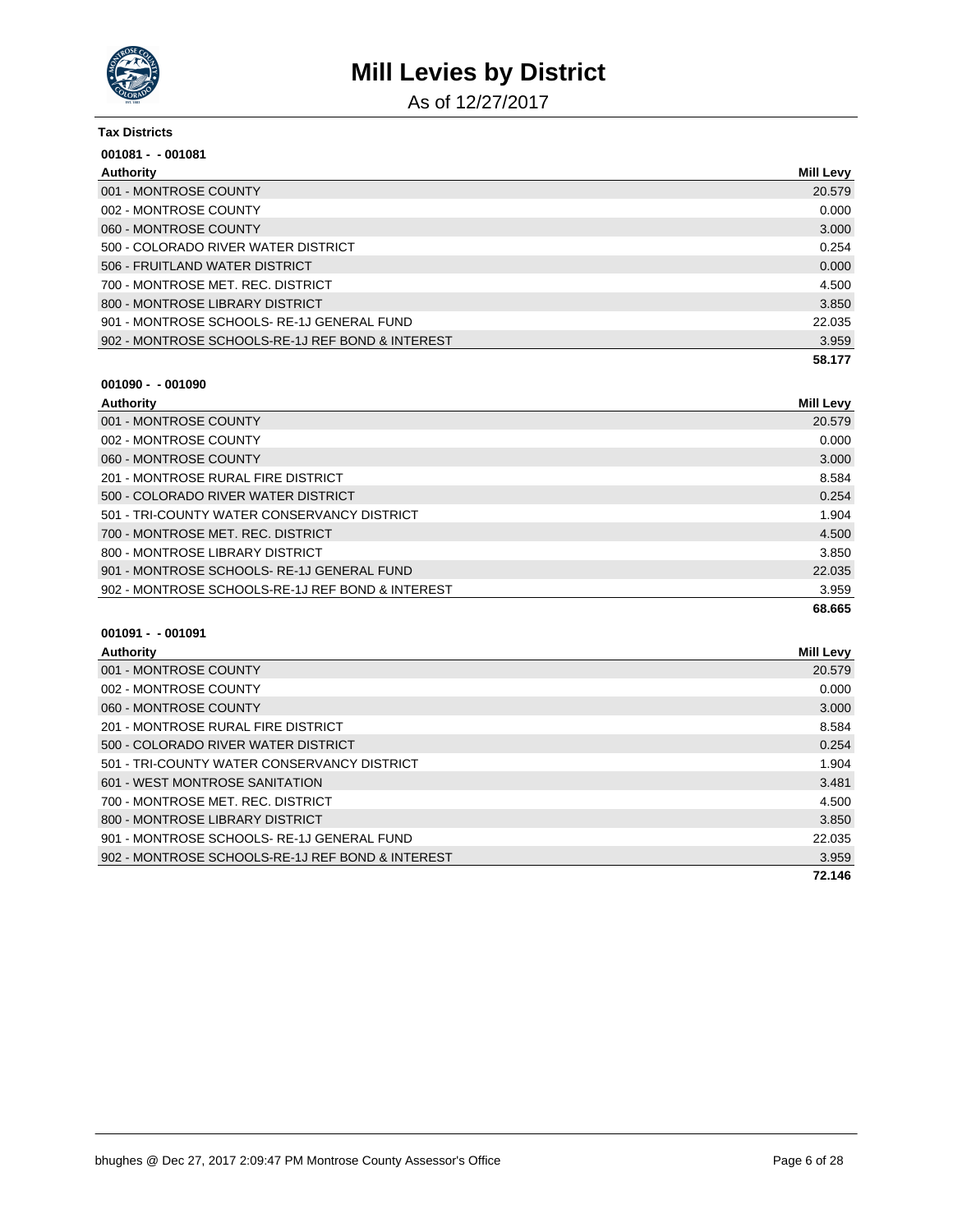

As of 12/27/2017

#### **Tax Districts**

| $001100 - 001100$                                |                  |
|--------------------------------------------------|------------------|
| Authority                                        | <b>Mill Levy</b> |
| 001 - MONTROSE COUNTY                            | 20.579           |
| 002 - MONTROSE COUNTY                            | 0.000            |
| 060 - MONTROSE COUNTY                            | 3.000            |
| 201 - MONTROSE RURAL FIRE DISTRICT               | 8.584            |
| 400 - UNCOMPAHGRE VALLEY PEST DISTRICT           | 0.000            |
| 500 - COLORADO RIVER WATER DISTRICT              | 0.254            |
| 501 - TRI-COUNTY WATER CONSERVANCY DISTRICT      | 1.904            |
| 700 - MONTROSE MET, REC. DISTRICT                | 4.500            |
| 800 - MONTROSE LIBRARY DISTRICT                  | 3.850            |
| 901 - MONTROSE SCHOOLS-RE-1J GENERAL FUND        | 22.035           |
| 902 - MONTROSE SCHOOLS-RE-1J REF BOND & INTEREST | 3.959            |
|                                                  | 68.665           |

#### **001101 - - 001101**

| Authority                                        | <b>Mill Levy</b> |
|--------------------------------------------------|------------------|
| 001 - MONTROSE COUNTY                            | 20.579           |
| 002 - MONTROSE COUNTY                            | 0.000            |
| 060 - MONTROSE COUNTY                            | 3.000            |
| 201 - MONTROSE RURAL FIRE DISTRICT               | 8.584            |
| 400 - UNCOMPAHGRE VALLEY PEST DISTRICT           | 0.000            |
| 500 - COLORADO RIVER WATER DISTRICT              | 0.254            |
| 501 - TRI-COUNTY WATER CONSERVANCY DISTRICT      | 1.904            |
| 601 - WEST MONTROSE SANITATION                   | 3.481            |
| 700 - MONTROSE MET. REC. DISTRICT                | 4.500            |
| 800 - MONTROSE LIBRARY DISTRICT                  | 3.850            |
| 901 - MONTROSE SCHOOLS-RE-1J GENERAL FUND        | 22.035           |
| 902 - MONTROSE SCHOOLS-RE-1J REF BOND & INTEREST | 3.959            |
|                                                  | 72.146           |

| Authority                                        | <b>Mill Levy</b> |
|--------------------------------------------------|------------------|
| 001 - MONTROSE COUNTY                            | 20.579           |
| 002 - MONTROSE COUNTY                            | 0.000            |
| 060 - MONTROSE COUNTY                            | 3.000            |
| 201 - MONTROSE RURAL FIRE DISTRICT               | 8.584            |
| 500 - COLORADO RIVER WATER DISTRICT              | 0.254            |
| 501 - TRI-COUNTY WATER CONSERVANCY DISTRICT      | 1.904            |
| 700 - MONTROSE MET. REC. DISTRICT                | 4.500            |
| 701 - BUCKHORN HEIGHTS METROPOLITAN DIST         | 0.000            |
| 800 - MONTROSE LIBRARY DISTRICT                  | 3.850            |
| 901 - MONTROSE SCHOOLS-RE-1J GENERAL FUND        | 22.035           |
| 902 - MONTROSE SCHOOLS-RE-1J REF BOND & INTEREST | 3.959            |
|                                                  | 68.665           |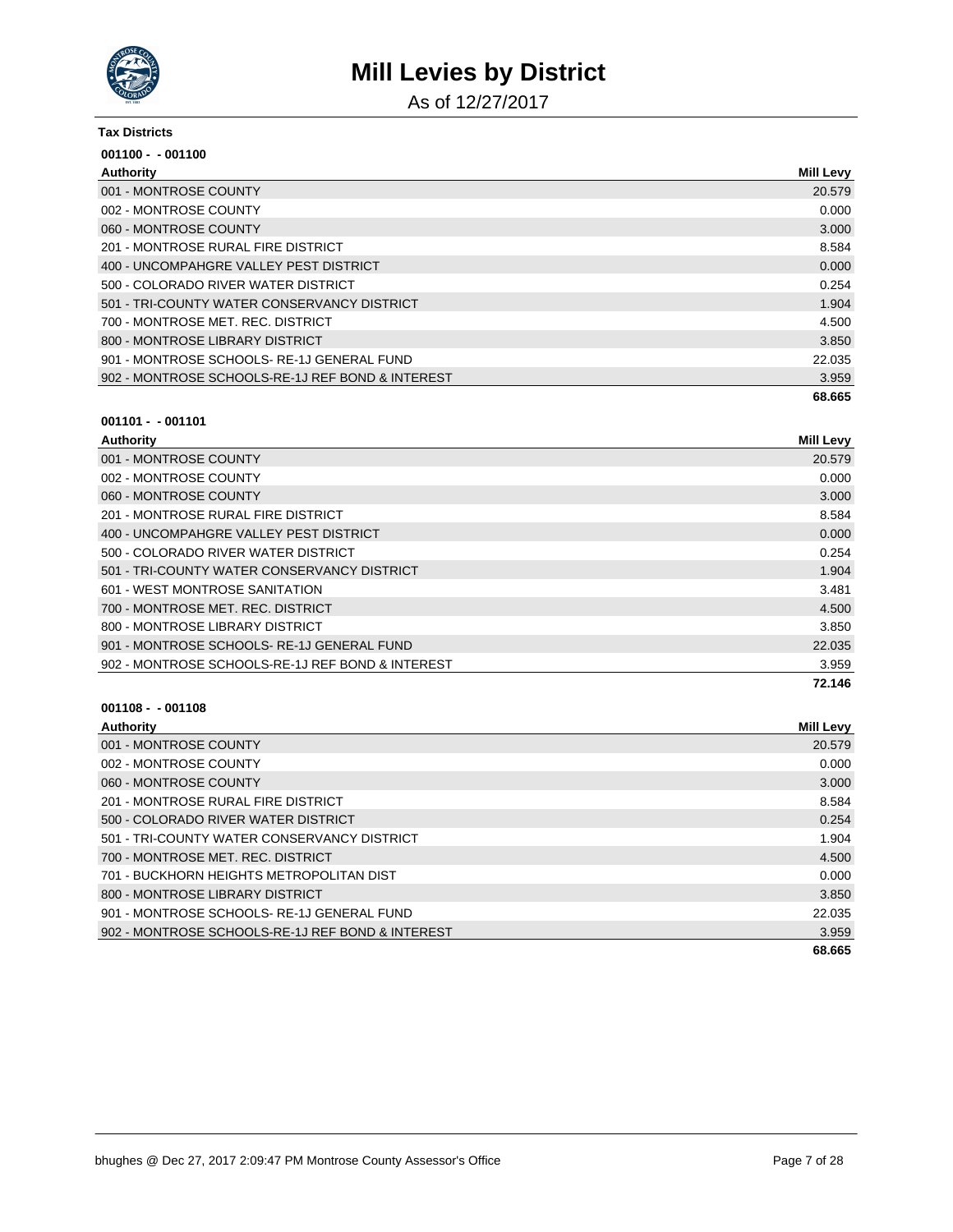

As of 12/27/2017

#### **Tax Districts**

| $001109 - 001109$                                |                  |
|--------------------------------------------------|------------------|
| Authority                                        | <b>Mill Levy</b> |
| 001 - MONTROSE COUNTY                            | 20.579           |
| 002 - MONTROSE COUNTY                            | 0.000            |
| 060 - MONTROSE COUNTY                            | 3.000            |
| 201 - MONTROSE RURAL FIRE DISTRICT               | 8.584            |
| 500 - COLORADO RIVER WATER DISTRICT              | 0.254            |
| 501 - TRI-COUNTY WATER CONSERVANCY DISTRICT      | 1.904            |
| 701 - BUCKHORN HEIGHTS METROPOLITAN DIST         | 0.000            |
| 800 - MONTROSE LIBRARY DISTRICT                  | 3.850            |
| 901 - MONTROSE SCHOOLS-RE-1J GENERAL FUND        | 22.035           |
| 902 - MONTROSE SCHOOLS-RE-1J REF BOND & INTEREST | 3.959            |
|                                                  | 64.165           |

#### **001110 - - 001110**

| Authority                                        | Mill Levy |
|--------------------------------------------------|-----------|
| 001 - MONTROSE COUNTY                            | 20.579    |
| 002 - MONTROSE COUNTY                            | 0.000     |
| 060 - MONTROSE COUNTY                            | 3.000     |
| 201 - MONTROSE RURAL FIRE DISTRICT               | 8.584     |
| 500 - COLORADO RIVER WATER DISTRICT              | 0.254     |
| 501 - TRI-COUNTY WATER CONSERVANCY DISTRICT      | 1.904     |
| 800 - MONTROSE LIBRARY DISTRICT                  | 3.850     |
| 901 - MONTROSE SCHOOLS-RE-1J GENERAL FUND        | 22.035    |
| 902 - MONTROSE SCHOOLS-RE-1J REF BOND & INTEREST | 3.959     |
|                                                  | 64.165    |

### **001111 - - 001111**

| Authority                                        | <b>Mill Levy</b> |
|--------------------------------------------------|------------------|
| 001 - MONTROSE COUNTY                            | 20.579           |
| 002 - MONTROSE COUNTY                            | 0.000            |
| 060 - MONTROSE COUNTY                            | 3.000            |
| 201 - MONTROSE RURAL FIRE DISTRICT               | 8.584            |
| 500 - COLORADO RIVER WATER DISTRICT              | 0.254            |
| 501 - TRI-COUNTY WATER CONSERVANCY DISTRICT      | 1.904            |
| 601 - WEST MONTROSE SANITATION                   | 3.481            |
| 800 - MONTROSE LIBRARY DISTRICT                  | 3.850            |
| 901 - MONTROSE SCHOOLS-RE-1J GENERAL FUND        | 22.035           |
| 902 - MONTROSE SCHOOLS-RE-1J REF BOND & INTEREST | 3.959            |
|                                                  | 67.646           |

| Authority                                        | <b>Mill Levy</b> |
|--------------------------------------------------|------------------|
| 001 - MONTROSE COUNTY                            | 20.579           |
| 002 - MONTROSE COUNTY                            | 0.000            |
| 060 - MONTROSE COUNTY                            | 3.000            |
| 201 - MONTROSE RURAL FIRE DISTRICT               | 8.584            |
| 400 - UNCOMPAHGRE VALLEY PEST DISTRICT           | 0.000            |
| 500 - COLORADO RIVER WATER DISTRICT              | 0.254            |
| 501 - TRI-COUNTY WATER CONSERVANCY DISTRICT      | 1.904            |
| 800 - MONTROSE LIBRARY DISTRICT                  | 3.850            |
| 901 - MONTROSE SCHOOLS-RE-1J GENERAL FUND        | 22.035           |
| 902 - MONTROSE SCHOOLS-RE-1J REF BOND & INTEREST | 3.959            |
|                                                  | 64.165           |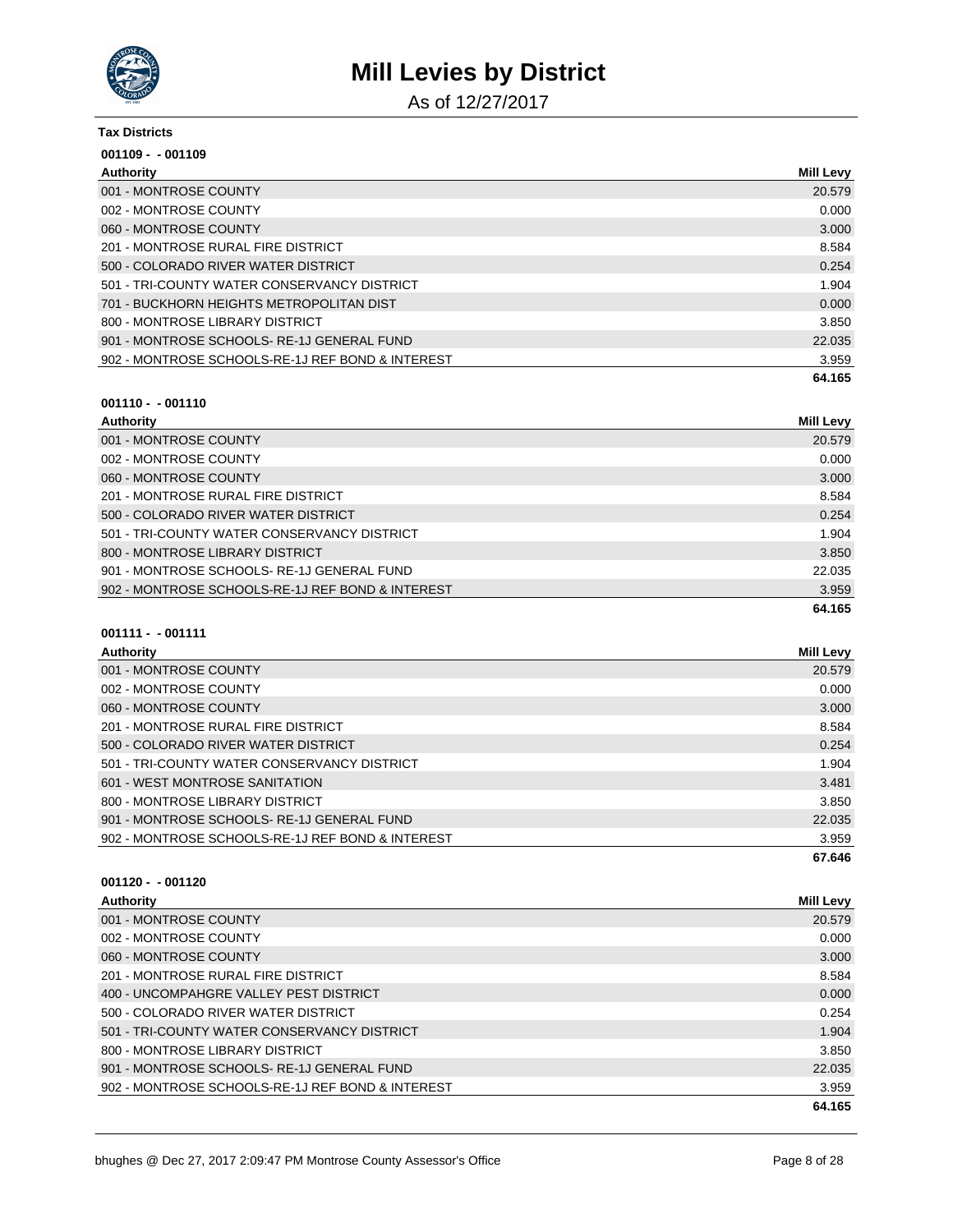

As of 12/27/2017

#### **Tax Districts**

| $001121 - 001121$                                |                  |
|--------------------------------------------------|------------------|
| Authority                                        | <b>Mill Levy</b> |
| 001 - MONTROSE COUNTY                            | 20.579           |
| 002 - MONTROSE COUNTY                            | 0.000            |
| 060 - MONTROSE COUNTY                            | 3.000            |
| 201 - MONTROSE RURAL FIRE DISTRICT               | 8.584            |
| 400 - UNCOMPAHGRE VALLEY PEST DISTRICT           | 0.000            |
| 500 - COLORADO RIVER WATER DISTRICT              | 0.254            |
| 501 - TRI-COUNTY WATER CONSERVANCY DISTRICT      | 1.904            |
| 601 - WEST MONTROSE SANITATION                   | 3.481            |
| 800 - MONTROSE LIBRARY DISTRICT                  | 3.850            |
| 901 - MONTROSE SCHOOLS-RE-1J GENERAL FUND        | 22.035           |
| 902 - MONTROSE SCHOOLS-RE-1J REF BOND & INTEREST | 3.959            |
|                                                  | 67.646           |

#### **001130 - - 001130**

| Authority                                        | <b>Mill Levy</b> |
|--------------------------------------------------|------------------|
| 001 - MONTROSE COUNTY                            | 20.579           |
| 002 - MONTROSE COUNTY                            | 0.000            |
| 060 - MONTROSE COUNTY                            | 3.000            |
| 500 - COLORADO RIVER WATER DISTRICT              | 0.254            |
| 501 - TRI-COUNTY WATER CONSERVANCY DISTRICT      | 1.904            |
| 800 - MONTROSE LIBRARY DISTRICT                  | 3.850            |
| 901 - MONTROSE SCHOOLS-RE-1J GENERAL FUND        | 22.035           |
| 902 - MONTROSE SCHOOLS-RE-1J REF BOND & INTEREST | 3.959            |
|                                                  | 55.581           |

| Authority                                        | <b>Mill Levy</b> |
|--------------------------------------------------|------------------|
| 001 - MONTROSE COUNTY                            | 20.579           |
| 002 - MONTROSE COUNTY                            | 0.000            |
| 060 - MONTROSE COUNTY                            | 3.000            |
| 500 - COLORADO RIVER WATER DISTRICT              | 0.254            |
| 501 - TRI-COUNTY WATER CONSERVANCY DISTRICT      | 1.904            |
| 700 - MONTROSE MET. REC. DISTRICT                | 4.500            |
| 800 - MONTROSE LIBRARY DISTRICT                  | 3.850            |
| 901 - MONTROSE SCHOOLS-RE-1J GENERAL FUND        | 22.035           |
| 902 - MONTROSE SCHOOLS-RE-1J REF BOND & INTEREST | 3.959            |
|                                                  | 60.081           |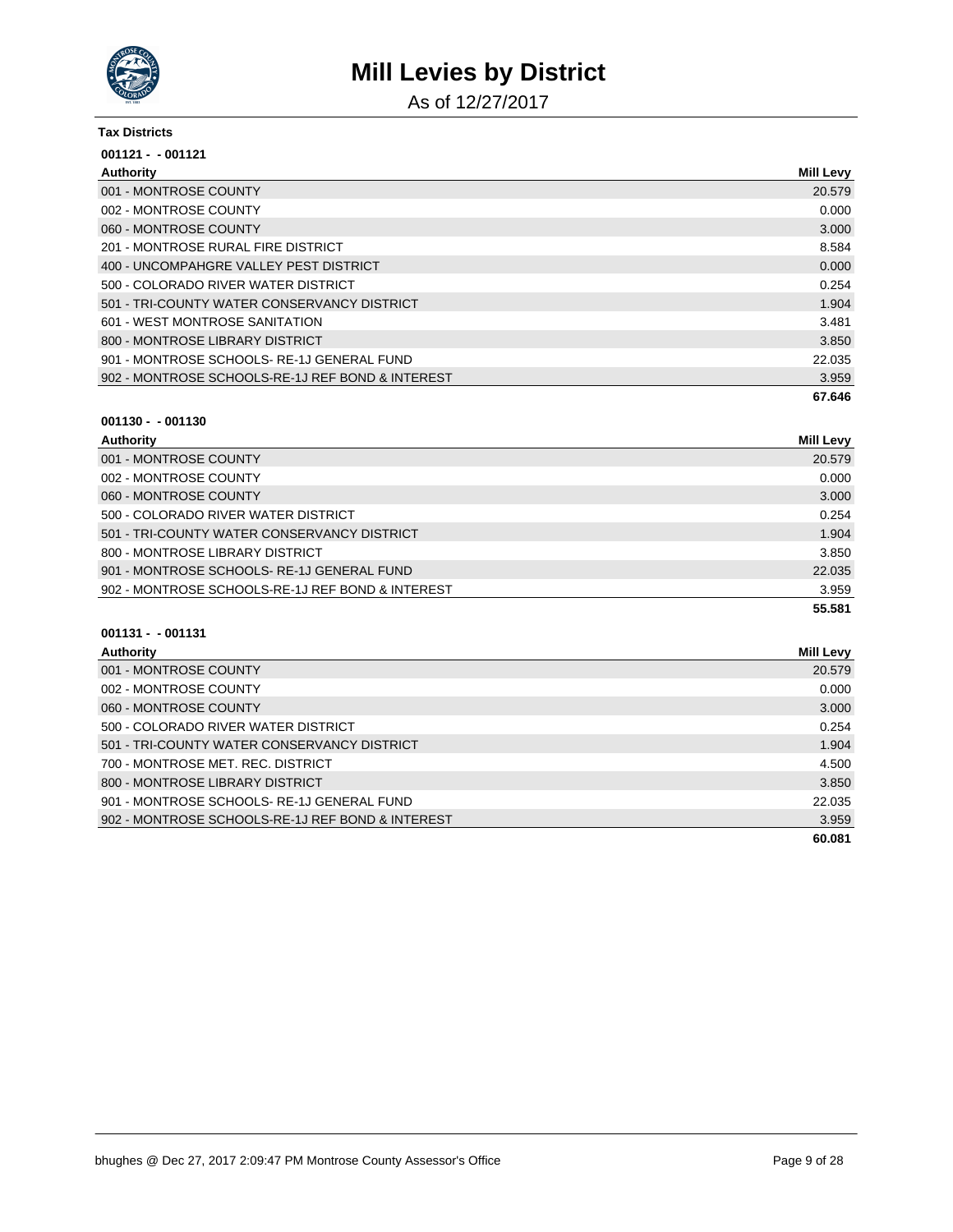

As of 12/27/2017

#### **Tax Districts**

| $001140 - 001140$                                |                  |
|--------------------------------------------------|------------------|
| Authority                                        | <b>Mill Levy</b> |
| 001 - MONTROSE COUNTY                            | 20.579           |
| 002 - MONTROSE COUNTY                            | 0.000            |
| 060 - MONTROSE COUNTY                            | 3.000            |
| 101 - CITY OF MONTROSE                           | 0.000            |
| 201 - MONTROSE RURAL FIRE DISTRICT               | 8.584            |
| 500 - COLORADO RIVER WATER DISTRICT              | 0.254            |
| 501 - TRI-COUNTY WATER CONSERVANCY DISTRICT      | 1.904            |
| 502 - BOSTWICK PARK WATER DISTRICT               | 0.982            |
| 700 - MONTROSE MET. REC. DISTRICT                | 4.500            |
| 800 - MONTROSE LIBRARY DISTRICT                  | 3.850            |
| 901 - MONTROSE SCHOOLS-RE-1J GENERAL FUND        | 22.035           |
| 902 - MONTROSE SCHOOLS-RE-1J REF BOND & INTEREST | 3.959            |
|                                                  | 69.647           |

#### **001141 - - 001141**

| Authority                                        | <b>Mill Levy</b> |
|--------------------------------------------------|------------------|
| 001 - MONTROSE COUNTY                            | 20.579           |
| 002 - MONTROSE COUNTY                            | 0.000            |
| 060 - MONTROSE COUNTY                            | 3.000            |
| 101 - CITY OF MONTROSE                           | 0.000            |
| 201 - MONTROSE RURAL FIRE DISTRICT               | 8.584            |
| 500 - COLORADO RIVER WATER DISTRICT              | 0.254            |
| 501 - TRI-COUNTY WATER CONSERVANCY DISTRICT      | 1.904            |
| 502 - BOSTWICK PARK WATER DISTRICT               | 0.982            |
| 601 - WEST MONTROSE SANITATION                   | 3.481            |
| 700 - MONTROSE MET. REC. DISTRICT                | 4.500            |
| 800 - MONTROSE LIBRARY DISTRICT                  | 3.850            |
| 901 - MONTROSE SCHOOLS-RE-1J GENERAL FUND        | 22.035           |
| 902 - MONTROSE SCHOOLS-RE-1J REF BOND & INTEREST | 3.959            |
|                                                  | 73.128           |

| Authority                                        | <b>Mill Levy</b> |
|--------------------------------------------------|------------------|
| 001 - MONTROSE COUNTY                            | 20.579           |
| 002 - MONTROSE COUNTY                            | 0.000            |
| 060 - MONTROSE COUNTY                            | 3.000            |
| 101 - CITY OF MONTROSE                           | 0.000            |
| 201 - MONTROSE RURAL FIRE DISTRICT               | 8.584            |
| 500 - COLORADO RIVER WATER DISTRICT              | 0.254            |
| 501 - TRI-COUNTY WATER CONSERVANCY DISTRICT      | 1.904            |
| 502 - BOSTWICK PARK WATER DISTRICT               | 0.982            |
| 800 - MONTROSE LIBRARY DISTRICT                  | 3.850            |
| 901 - MONTROSE SCHOOLS-RE-1J GENERAL FUND        | 22.035           |
| 902 - MONTROSE SCHOOLS-RE-1J REF BOND & INTEREST | 3.959            |
|                                                  | 65.147           |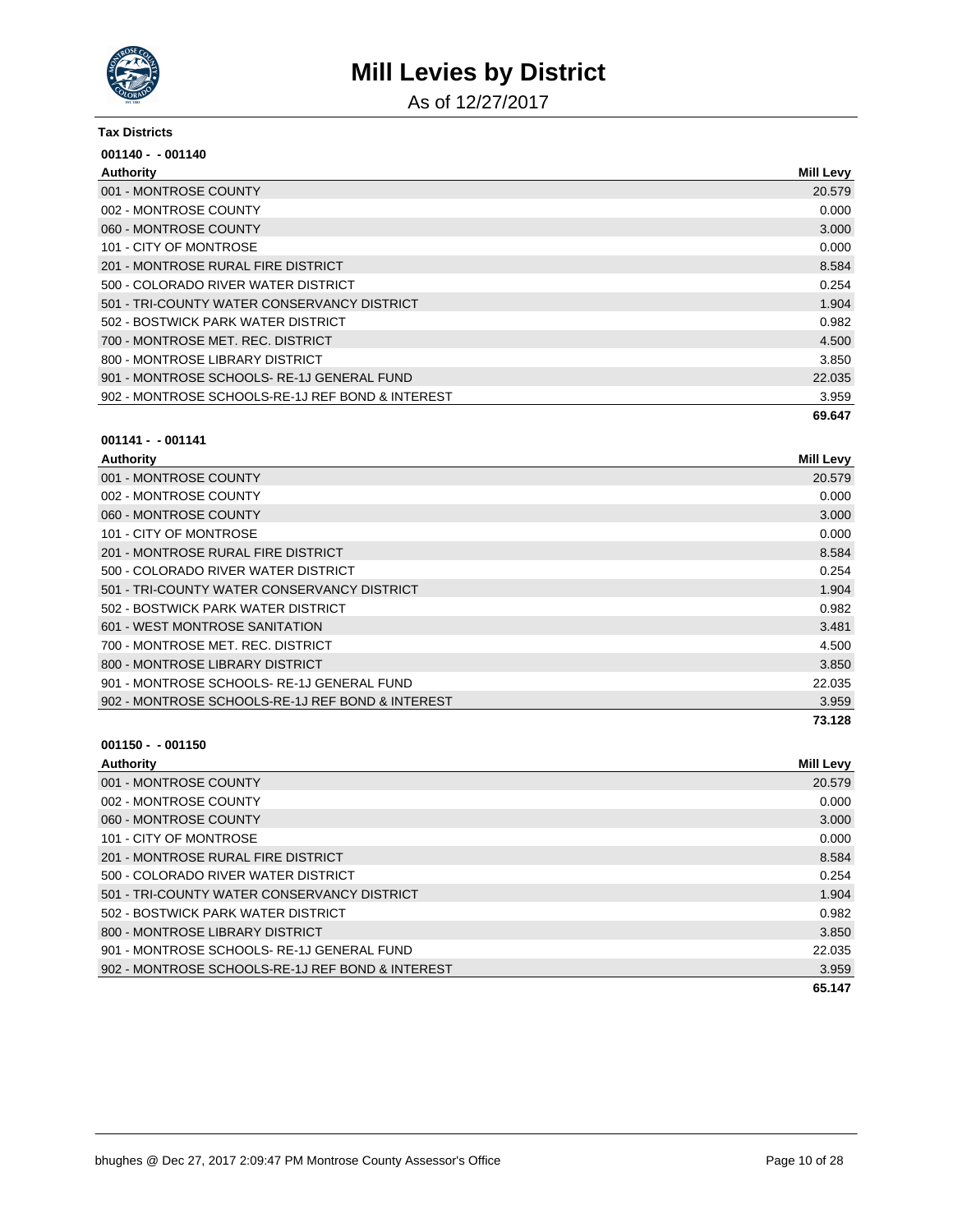

As of 12/27/2017

#### **Tax Districts**

| $001151 - 001151$                                |                  |
|--------------------------------------------------|------------------|
| Authority                                        | <b>Mill Levy</b> |
| 001 - MONTROSE COUNTY                            | 20.579           |
| 002 - MONTROSE COUNTY                            | 0.000            |
| 060 - MONTROSE COUNTY                            | 3.000            |
| 101 - CITY OF MONTROSE                           | 0.000            |
| 201 - MONTROSE RURAL FIRE DISTRICT               | 8.584            |
| 400 - UNCOMPAHGRE VALLEY PEST DISTRICT           | 0.000            |
| 500 - COLORADO RIVER WATER DISTRICT              | 0.254            |
| 501 - TRI-COUNTY WATER CONSERVANCY DISTRICT      | 1.904            |
| 502 - BOSTWICK PARK WATER DISTRICT               | 0.982            |
| 800 - MONTROSE LIBRARY DISTRICT                  | 3.850            |
| 901 - MONTROSE SCHOOLS-RE-1J GENERAL FUND        | 22.035           |
| 902 - MONTROSE SCHOOLS-RE-1J REF BOND & INTEREST | 3.959            |
|                                                  | 65.147           |

#### **001152 - - 001152**

| Authority                                        | <b>Mill Levy</b> |
|--------------------------------------------------|------------------|
| 001 - MONTROSE COUNTY                            | 20.579           |
| 002 - MONTROSE COUNTY                            | 0.000            |
| 060 - MONTROSE COUNTY                            | 3.000            |
| 101 - CITY OF MONTROSE                           | 0.000            |
| 201 - MONTROSE RURAL FIRE DISTRICT               | 8.584            |
| 400 - UNCOMPAHGRE VALLEY PEST DISTRICT           | 0.000            |
| 500 - COLORADO RIVER WATER DISTRICT              | 0.254            |
| 501 - TRI-COUNTY WATER CONSERVANCY DISTRICT      | 1.904            |
| 502 - BOSTWICK PARK WATER DISTRICT               | 0.982            |
| 700 - MONTROSE MET. REC. DISTRICT                | 4.500            |
| 800 - MONTROSE LIBRARY DISTRICT                  | 3.850            |
| 901 - MONTROSE SCHOOLS-RE-1J GENERAL FUND        | 22.035           |
| 902 - MONTROSE SCHOOLS-RE-1J REF BOND & INTEREST | 3.959            |
|                                                  | 69.647           |

| Authority                                        | <b>Mill Levy</b> |
|--------------------------------------------------|------------------|
| 001 - MONTROSE COUNTY                            | 20.579           |
| 002 - MONTROSE COUNTY                            | 0.000            |
| 060 - MONTROSE COUNTY                            | 3.000            |
| 101 - CITY OF MONTROSE                           | 0.000            |
| 201 - MONTROSE RURAL FIRE DISTRICT               | 8.584            |
| 400 - UNCOMPAHGRE VALLEY PEST DISTRICT           | 0.000            |
| 500 - COLORADO RIVER WATER DISTRICT              | 0.254            |
| 501 - TRI-COUNTY WATER CONSERVANCY DISTRICT      | 1.904            |
| 700 - MONTROSE MET. REC. DISTRICT                | 4.500            |
| 800 - MONTROSE LIBRARY DISTRICT                  | 3.850            |
| 901 - MONTROSE SCHOOLS-RE-1J GENERAL FUND        | 22.035           |
| 902 - MONTROSE SCHOOLS-RE-1J REF BOND & INTEREST | 3.959            |
|                                                  | 68.665           |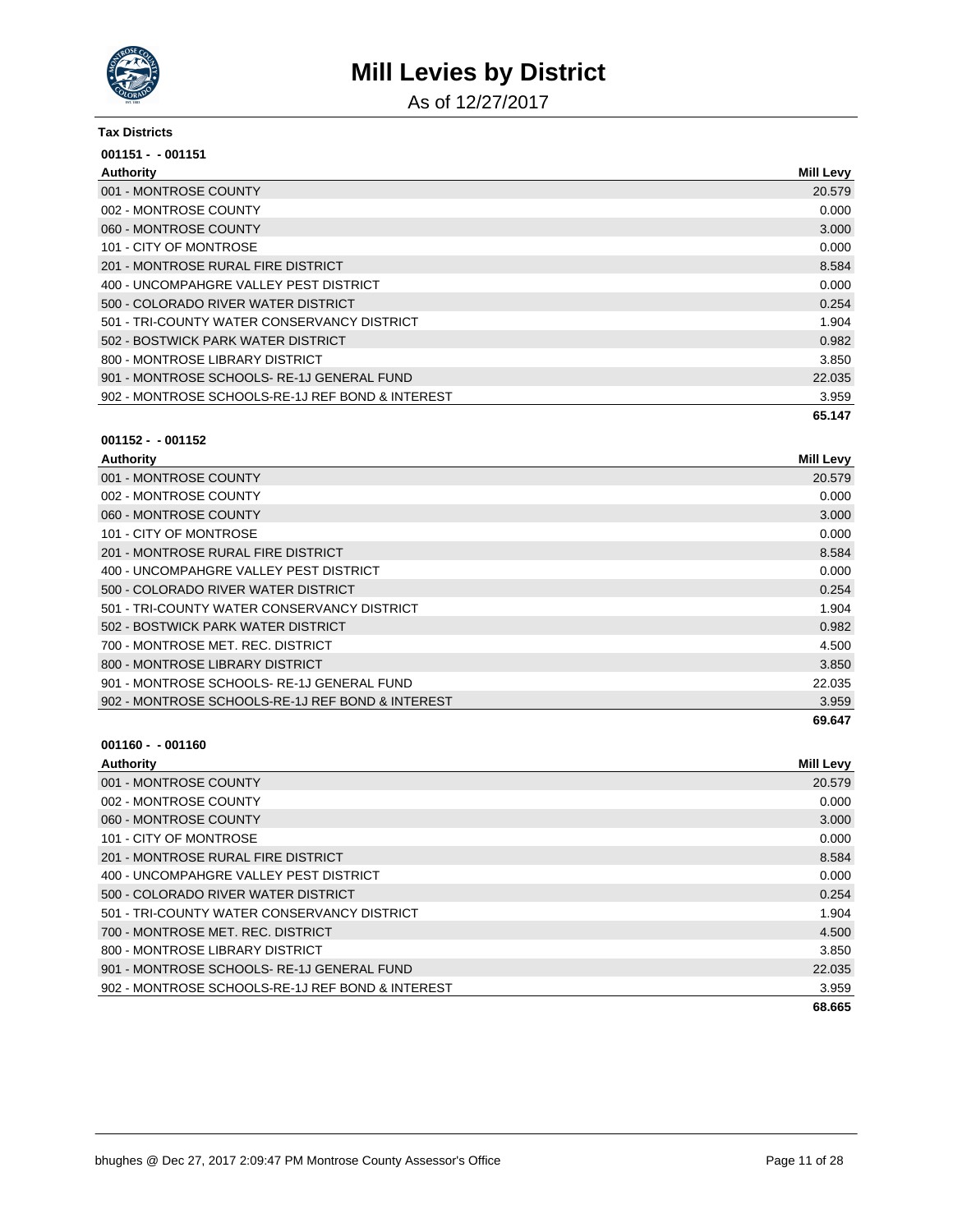

As of 12/27/2017

#### **Tax Districts**

| $001161 - 001161$                                |                  |
|--------------------------------------------------|------------------|
| Authority                                        | <b>Mill Levy</b> |
| 001 - MONTROSE COUNTY                            | 20.579           |
| 002 - MONTROSE COUNTY                            | 0.000            |
| 060 - MONTROSE COUNTY                            | 3.000            |
| 101 - CITY OF MONTROSE                           | 0.000            |
| 201 - MONTROSE RURAL FIRE DISTRICT               | 8.584            |
| 400 - UNCOMPAHGRE VALLEY PEST DISTRICT           | 0.000            |
| 500 - COLORADO RIVER WATER DISTRICT              | 0.254            |
| 501 - TRI-COUNTY WATER CONSERVANCY DISTRICT      | 1.904            |
| 800 - MONTROSE LIBRARY DISTRICT                  | 3.850            |
| 901 - MONTROSE SCHOOLS-RE-1J GENERAL FUND        | 22.035           |
| 902 - MONTROSE SCHOOLS-RE-1J REF BOND & INTEREST | 3.959            |
|                                                  | 64.165           |

#### **001162 - - 001162**

| Authority                                        | <b>Mill Levy</b> |
|--------------------------------------------------|------------------|
| 001 - MONTROSE COUNTY                            | 20.579           |
| 002 - MONTROSE COUNTY                            | 0.000            |
| 060 - MONTROSE COUNTY                            | 3.000            |
| 101 - CITY OF MONTROSE                           | 0.000            |
| 201 - MONTROSE RURAL FIRE DISTRICT               | 8.584            |
| 400 - UNCOMPAHGRE VALLEY PEST DISTRICT           | 0.000            |
| 500 - COLORADO RIVER WATER DISTRICT              | 0.254            |
| 501 - TRI-COUNTY WATER CONSERVANCY DISTRICT      | 1.904            |
| 601 - WEST MONTROSE SANITATION                   | 3.481            |
| 800 - MONTROSE LIBRARY DISTRICT                  | 3.850            |
| 901 - MONTROSE SCHOOLS-RE-1J GENERAL FUND        | 22.035           |
| 902 - MONTROSE SCHOOLS-RE-1J REF BOND & INTEREST | 3.959            |
|                                                  | 67.646           |

| Authority                                        | <b>Mill Levy</b> |
|--------------------------------------------------|------------------|
| 001 - MONTROSE COUNTY                            | 20.579           |
| 002 - MONTROSE COUNTY                            | 0.000            |
| 060 - MONTROSE COUNTY                            | 3.000            |
| 101 - CITY OF MONTROSE                           | 0.000            |
| 201 - MONTROSE RURAL FIRE DISTRICT               | 8.584            |
| 400 - UNCOMPAHGRE VALLEY PEST DISTRICT           | 0.000            |
| 500 - COLORADO RIVER WATER DISTRICT              | 0.254            |
| 501 - TRI-COUNTY WATER CONSERVANCY DISTRICT      | 1.904            |
| 601 - WEST MONTROSE SANITATION                   | 3.481            |
| 700 - MONTROSE MET. REC. DISTRICT                | 4.500            |
| 800 - MONTROSE LIBRARY DISTRICT                  | 3.850            |
| 901 - MONTROSE SCHOOLS-RE-1J GENERAL FUND        | 22.035           |
| 902 - MONTROSE SCHOOLS-RE-1J REF BOND & INTEREST | 3.959            |
|                                                  | 72.146           |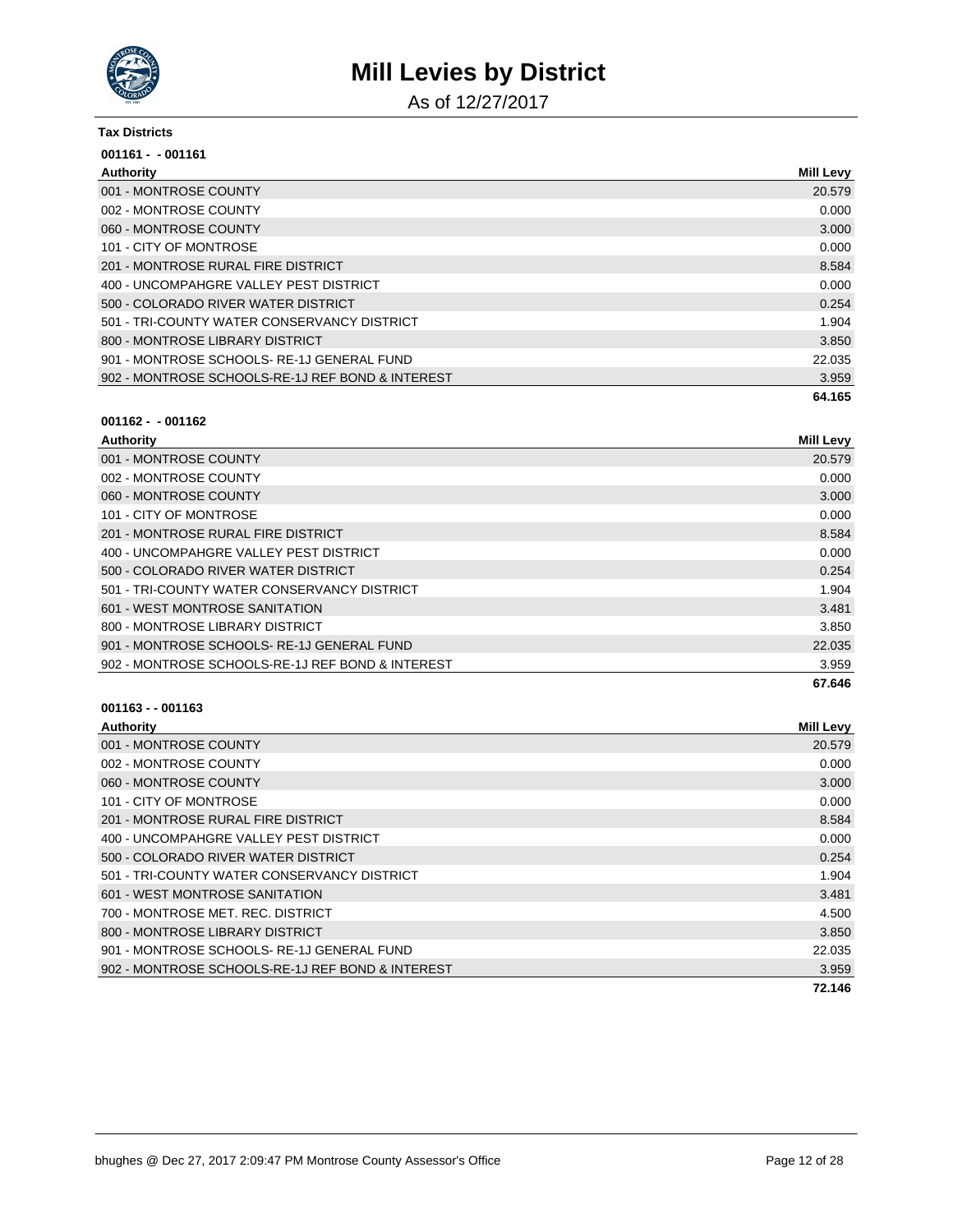

As of 12/27/2017

#### **Tax Districts**

| 001164 - - 001164                                |                  |
|--------------------------------------------------|------------------|
| Authority                                        | <b>Mill Levy</b> |
| 001 - MONTROSE COUNTY                            | 20.579           |
| 002 - MONTROSE COUNTY                            | 0.000            |
| 060 - MONTROSE COUNTY                            | 3.000            |
| 101 - CITY OF MONTROSE                           | 0.000            |
| 201 - MONTROSE RURAL FIRE DISTRICT               | 8.584            |
| 500 - COLORADO RIVER WATER DISTRICT              | 0.254            |
| 501 - TRI-COUNTY WATER CONSERVANCY DISTRICT      | 1.904            |
| 601 - WEST MONTROSE SANITATION                   | 3.481            |
| 800 - MONTROSE LIBRARY DISTRICT                  | 3.850            |
| 901 - MONTROSE SCHOOLS-RE-1J GENERAL FUND        | 22.035           |
| 902 - MONTROSE SCHOOLS-RE-1J REF BOND & INTEREST | 3.959            |
|                                                  | 67.646           |

#### **001165 - - 001165**

| <b>Authority</b>                                 | <b>Mill Levy</b> |
|--------------------------------------------------|------------------|
| 001 - MONTROSE COUNTY                            | 20.579           |
| 002 - MONTROSE COUNTY                            | 0.000            |
| 060 - MONTROSE COUNTY                            | 3.000            |
| 101 - CITY OF MONTROSE                           | 0.000            |
| 201 - MONTROSE RURAL FIRE DISTRICT               | 8.584            |
| 500 - COLORADO RIVER WATER DISTRICT              | 0.254            |
| 501 - TRI-COUNTY WATER CONSERVANCY DISTRICT      | 1.904            |
| 601 - WEST MONTROSE SANITATION                   | 3.481            |
| 700 - MONTROSE MET, REC. DISTRICT                | 4.500            |
| 800 - MONTROSE LIBRARY DISTRICT                  | 3.850            |
| 901 - MONTROSE SCHOOLS-RE-1J GENERAL FUND        | 22.035           |
| 902 - MONTROSE SCHOOLS-RE-1J REF BOND & INTEREST | 3.959            |
|                                                  | 72.146           |

| Authority                                        | <b>Mill Levy</b> |
|--------------------------------------------------|------------------|
| 001 - MONTROSE COUNTY                            | 20.579           |
| 002 - MONTROSE COUNTY                            | 0.000            |
| 060 - MONTROSE COUNTY                            | 3.000            |
| 101 - CITY OF MONTROSE                           | 0.000            |
| 201 - MONTROSE RURAL FIRE DISTRICT               | 8.584            |
| 500 - COLORADO RIVER WATER DISTRICT              | 0.254            |
| 501 - TRI-COUNTY WATER CONSERVANCY DISTRICT      | 1.904            |
| 502 - BOSTWICK PARK WATER DISTRICT               | 0.982            |
| 601 - WEST MONTROSE SANITATION                   | 3.481            |
| 800 - MONTROSE LIBRARY DISTRICT                  | 3.850            |
| 901 - MONTROSE SCHOOLS-RE-1J GENERAL FUND        | 22.035           |
| 902 - MONTROSE SCHOOLS-RE-1J REF BOND & INTEREST | 3.959            |
|                                                  | 68.628           |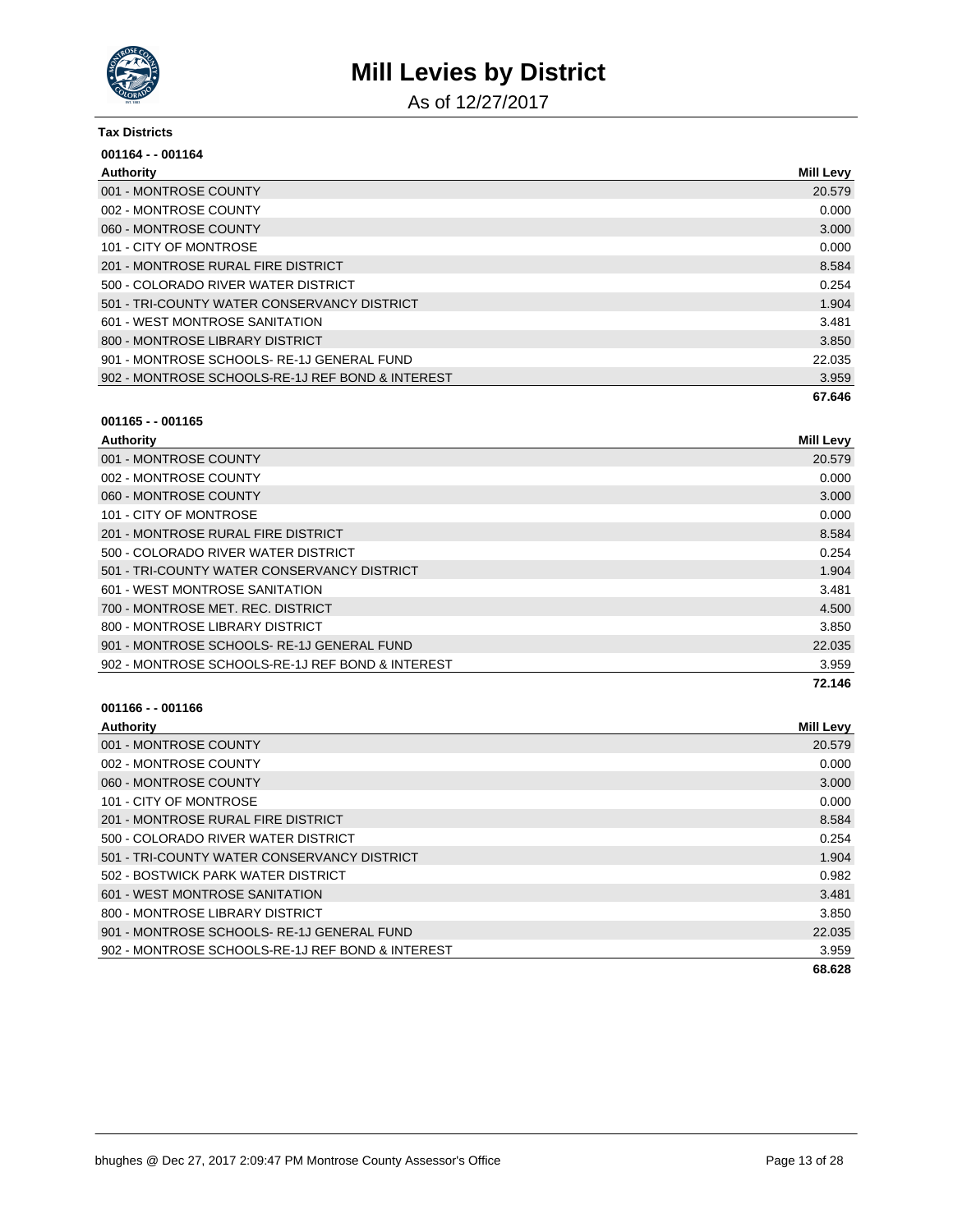

As of 12/27/2017

#### **Tax Districts**

| $001180 - 001180$                                |                  |
|--------------------------------------------------|------------------|
| Authority                                        | <b>Mill Levy</b> |
| 001 - MONTROSE COUNTY                            | 20.579           |
| 002 - MONTROSE COUNTY                            | 0.000            |
| 060 - MONTROSE COUNTY                            | 3.000            |
| 101 - CITY OF MONTROSE                           | 0.000            |
| 201 - MONTROSE RURAL FIRE DISTRICT               | 8.584            |
| 500 - COLORADO RIVER WATER DISTRICT              | 0.254            |
| 501 - TRI-COUNTY WATER CONSERVANCY DISTRICT      | 1.904            |
| 502 - BOSTWICK PARK WATER DISTRICT               | 0.982            |
| 700 - MONTROSE MET. REC. DISTRICT                | 4.500            |
| 800 - MONTROSE LIBRARY DISTRICT                  | 3.850            |
| 901 - MONTROSE SCHOOLS-RE-1J GENERAL FUND        | 22.035           |
| 902 - MONTROSE SCHOOLS-RE-1J REF BOND & INTEREST | 3.959            |
|                                                  | 69.647           |

#### **001181 - - 001181**

| Authority                                        | <b>Mill Levy</b> |
|--------------------------------------------------|------------------|
| 001 - MONTROSE COUNTY                            | 20.579           |
| 002 - MONTROSE COUNTY                            | 0.000            |
| 060 - MONTROSE COUNTY                            | 3.000            |
| 101 - CITY OF MONTROSE                           | 0.000            |
| 201 - MONTROSE RURAL FIRE DISTRICT               | 8.584            |
| 500 - COLORADO RIVER WATER DISTRICT              | 0.254            |
| 501 - TRI-COUNTY WATER CONSERVANCY DISTRICT      | 1.904            |
| 502 - BOSTWICK PARK WATER DISTRICT               | 0.982            |
| 601 - WEST MONTROSE SANITATION                   | 3.481            |
| 700 - MONTROSE MET. REC. DISTRICT                | 4.500            |
| 800 - MONTROSE LIBRARY DISTRICT                  | 3.850            |
| 901 - MONTROSE SCHOOLS-RE-1J GENERAL FUND        | 22.035           |
| 902 - MONTROSE SCHOOLS-RE-1J REF BOND & INTEREST | 3.959            |
|                                                  | 73.128           |

| <b>Mill Levy</b> |
|------------------|
| 20.579           |
| 0.000            |
| 3.000            |
| 0.000            |
| 8.584            |
| 0.000            |
| 0.254            |
| 1.904            |
| 0.982            |
| 3.850            |
| 22.035           |
| 3.959            |
| 65.147           |
|                  |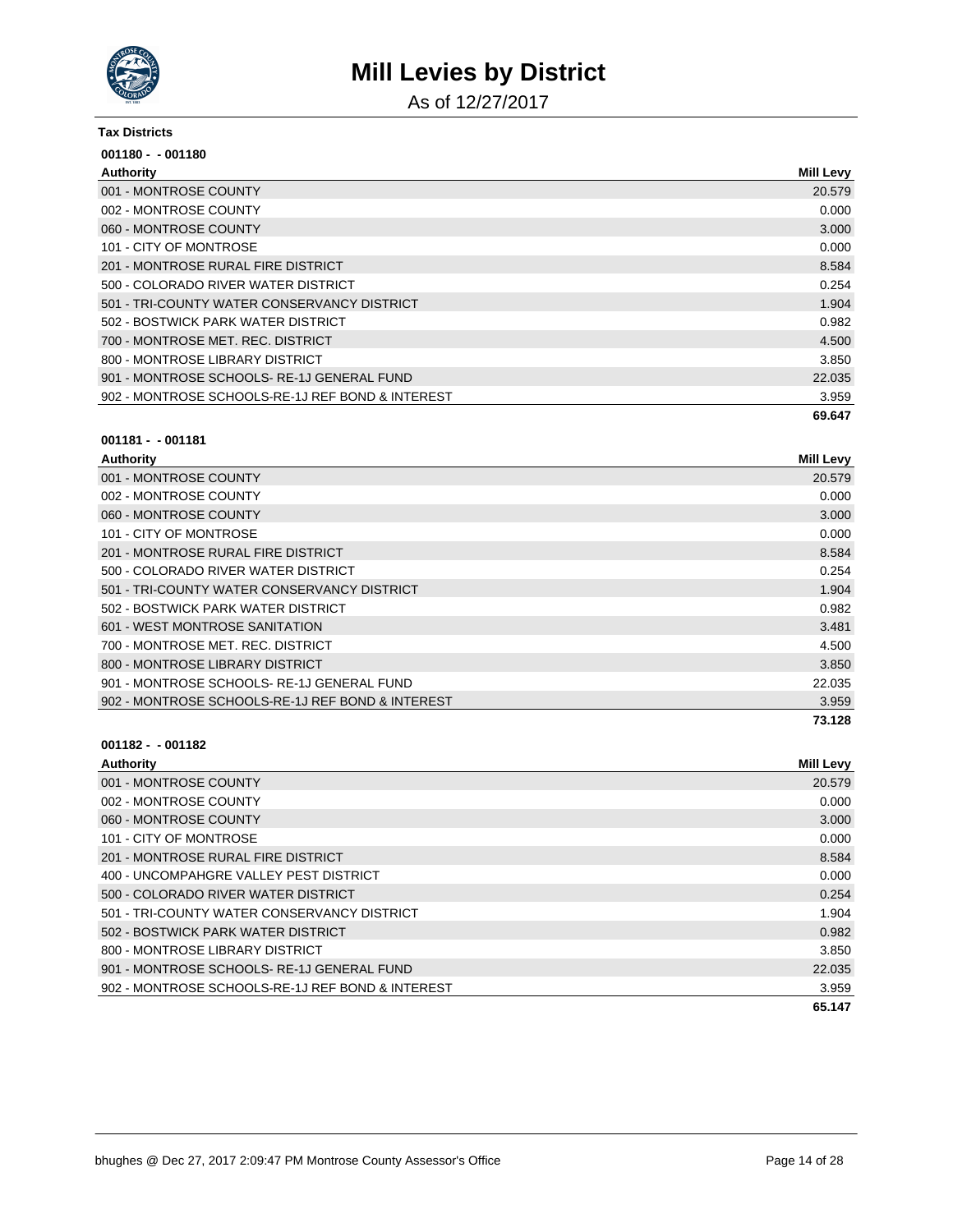

As of 12/27/2017

#### **Tax Districts**

| $001183 - 001183$                                |                  |
|--------------------------------------------------|------------------|
| Authority                                        | <b>Mill Levy</b> |
| 001 - MONTROSE COUNTY                            | 20.579           |
| 002 - MONTROSE COUNTY                            | 0.000            |
| 060 - MONTROSE COUNTY                            | 3.000            |
| 101 - CITY OF MONTROSE                           | 0.000            |
| 201 - MONTROSE RURAL FIRE DISTRICT               | 8.584            |
| 400 - UNCOMPAHGRE VALLEY PEST DISTRICT           | 0.000            |
| 500 - COLORADO RIVER WATER DISTRICT              | 0.254            |
| 501 - TRI-COUNTY WATER CONSERVANCY DISTRICT      | 1.904            |
| 700 - MONTROSE MET. REC. DISTRICT                | 4.500            |
| 800 - MONTROSE LIBRARY DISTRICT                  | 3.850            |
| 901 - MONTROSE SCHOOLS-RE-1J GENERAL FUND        | 22.035           |
| 902 - MONTROSE SCHOOLS-RE-1J REF BOND & INTEREST | 3.959            |
|                                                  | 68.665           |

#### **001184 - - 001184**

| Authority                                        | <b>Mill Levy</b> |
|--------------------------------------------------|------------------|
| 001 - MONTROSE COUNTY                            | 20.579           |
| 002 - MONTROSE COUNTY                            | 0.000            |
| 060 - MONTROSE COUNTY                            | 3.000            |
| 101 - CITY OF MONTROSE                           | 0.000            |
| 201 - MONTROSE RURAL FIRE DISTRICT               | 8.584            |
| 500 - COLORADO RIVER WATER DISTRICT              | 0.254            |
| 501 - TRI-COUNTY WATER CONSERVANCY DISTRICT      | 1.904            |
| 700 - MONTROSE MET. REC. DISTRICT                | 4.500            |
| 800 - MONTROSE LIBRARY DISTRICT                  | 3.850            |
| 901 - MONTROSE SCHOOLS-RE-1J GENERAL FUND        | 22.035           |
| 902 - MONTROSE SCHOOLS-RE-1J REF BOND & INTEREST | 3.959            |
|                                                  | 68.665           |

| Authority                                        | Mill Levy |
|--------------------------------------------------|-----------|
| 001 - MONTROSE COUNTY                            | 20.579    |
| 002 - MONTROSE COUNTY                            | 0.000     |
| 060 - MONTROSE COUNTY                            | 3.000     |
| 500 - COLORADO RIVER WATER DISTRICT              | 0.254     |
| 502 - BOSTWICK PARK WATER DISTRICT               | 0.982     |
| 800 - MONTROSE LIBRARY DISTRICT                  | 3.850     |
| 901 - MONTROSE SCHOOLS-RE-1J GENERAL FUND        | 22.035    |
| 902 - MONTROSE SCHOOLS-RE-1J REF BOND & INTEREST | 3.959     |
|                                                  | 54.659    |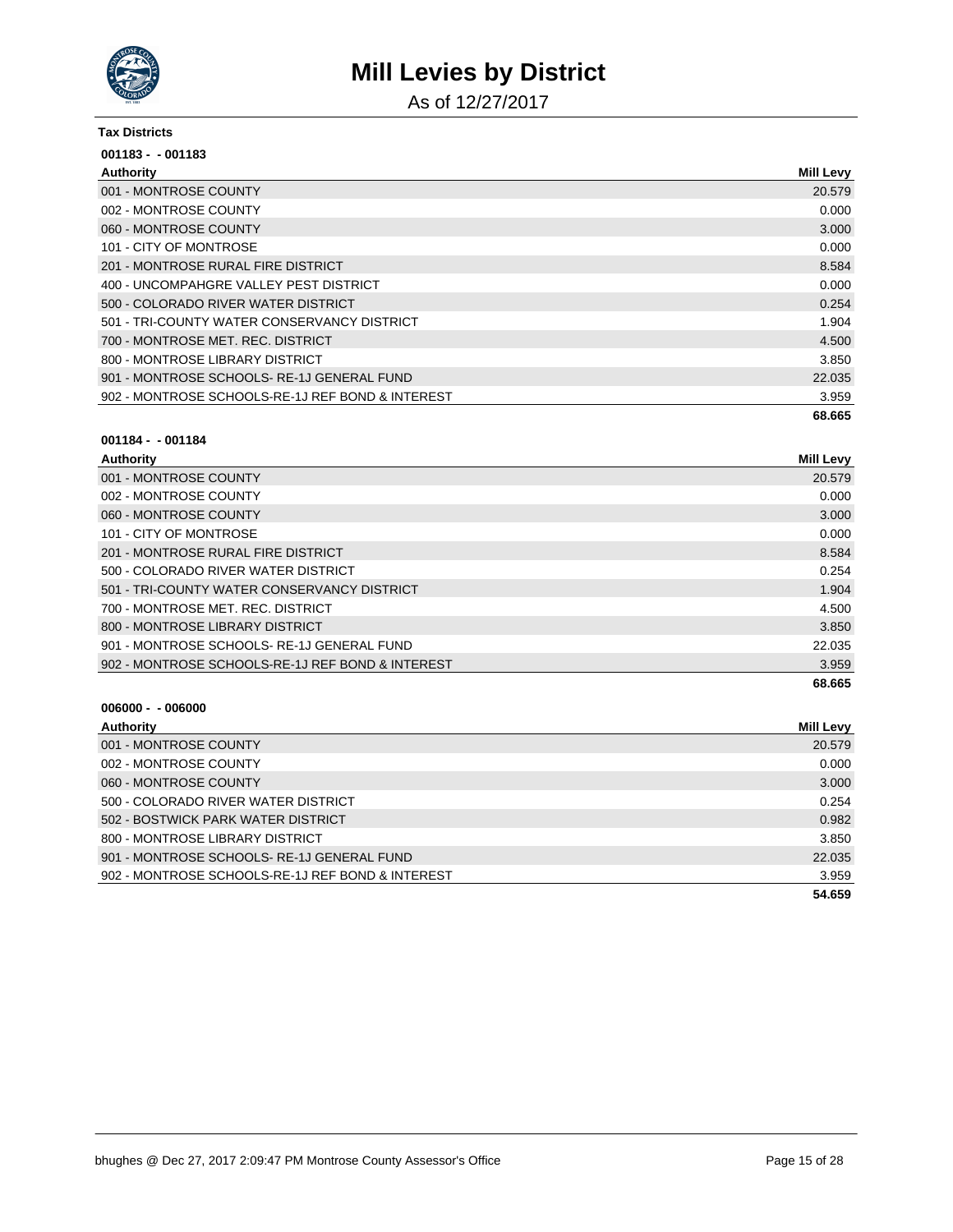

As of 12/27/2017

| <b>Tax Districts</b>                             |                  |
|--------------------------------------------------|------------------|
| $006010 - 006010$                                |                  |
| Authority                                        | <b>Mill Levy</b> |
| 001 - MONTROSE COUNTY                            | 20.579           |
| 002 - MONTROSE COUNTY                            | 0.000            |
| 060 - MONTROSE COUNTY                            | 3.000            |
| 500 - COLORADO RIVER WATER DISTRICT              | 0.254            |
| 502 - BOSTWICK PARK WATER DISTRICT               | 0.982            |
| 700 - MONTROSE MET. REC. DISTRICT                | 4.500            |
| 800 - MONTROSE LIBRARY DISTRICT                  | 3.850            |
| 901 - MONTROSE SCHOOLS-RE-1J GENERAL FUND        | 22.035           |
| 902 - MONTROSE SCHOOLS-RE-1J REF BOND & INTEREST | 3.959            |
|                                                  | 59.159           |

### **014010 - - 014010**

| Authority                                        | <b>Mill Levy</b> |
|--------------------------------------------------|------------------|
| 001 - MONTROSE COUNTY                            | 20.579           |
| 002 - MONTROSE COUNTY                            | 0.000            |
| 060 - MONTROSE COUNTY                            | 3.000            |
| 202 - OLATHE FIRE DISTRICT                       | 7.516            |
| 307 - PEA GREEN CEMETERY                         | 0.316            |
| 400 - UNCOMPAHGRE VALLEY PEST DISTRICT           | 0.000            |
| 500 - COLORADO RIVER WATER DISTRICT              | 0.254            |
| 501 - TRI-COUNTY WATER CONSERVANCY DISTRICT      | 1.904            |
| 800 - MONTROSE LIBRARY DISTRICT                  | 3.850            |
| 901 - MONTROSE SCHOOLS-RE-1J GENERAL FUND        | 22.035           |
| 902 - MONTROSE SCHOOLS-RE-1J REF BOND & INTEREST | 3.959            |
|                                                  | 63.413           |

| Authority                                        | <b>Mill Levy</b> |
|--------------------------------------------------|------------------|
| 001 - MONTROSE COUNTY                            | 20.579           |
| 002 - MONTROSE COUNTY                            | 0.000            |
| 060 - MONTROSE COUNTY                            | 3.000            |
| 102 - TOWN OF OLATHE                             | 7.604            |
| 202 - OLATHE FIRE DISTRICT                       | 7.516            |
| 302 - OLATHE CEMETERY                            | 0.888            |
| 500 - COLORADO RIVER WATER DISTRICT              | 0.254            |
| 501 - TRI-COUNTY WATER CONSERVANCY DISTRICT      | 1.904            |
| 800 - MONTROSE LIBRARY DISTRICT                  | 3.850            |
| 901 - MONTROSE SCHOOLS-RE-1J GENERAL FUND        | 22.035           |
| 902 - MONTROSE SCHOOLS-RE-1J REF BOND & INTEREST | 3.959            |
|                                                  | 71.589           |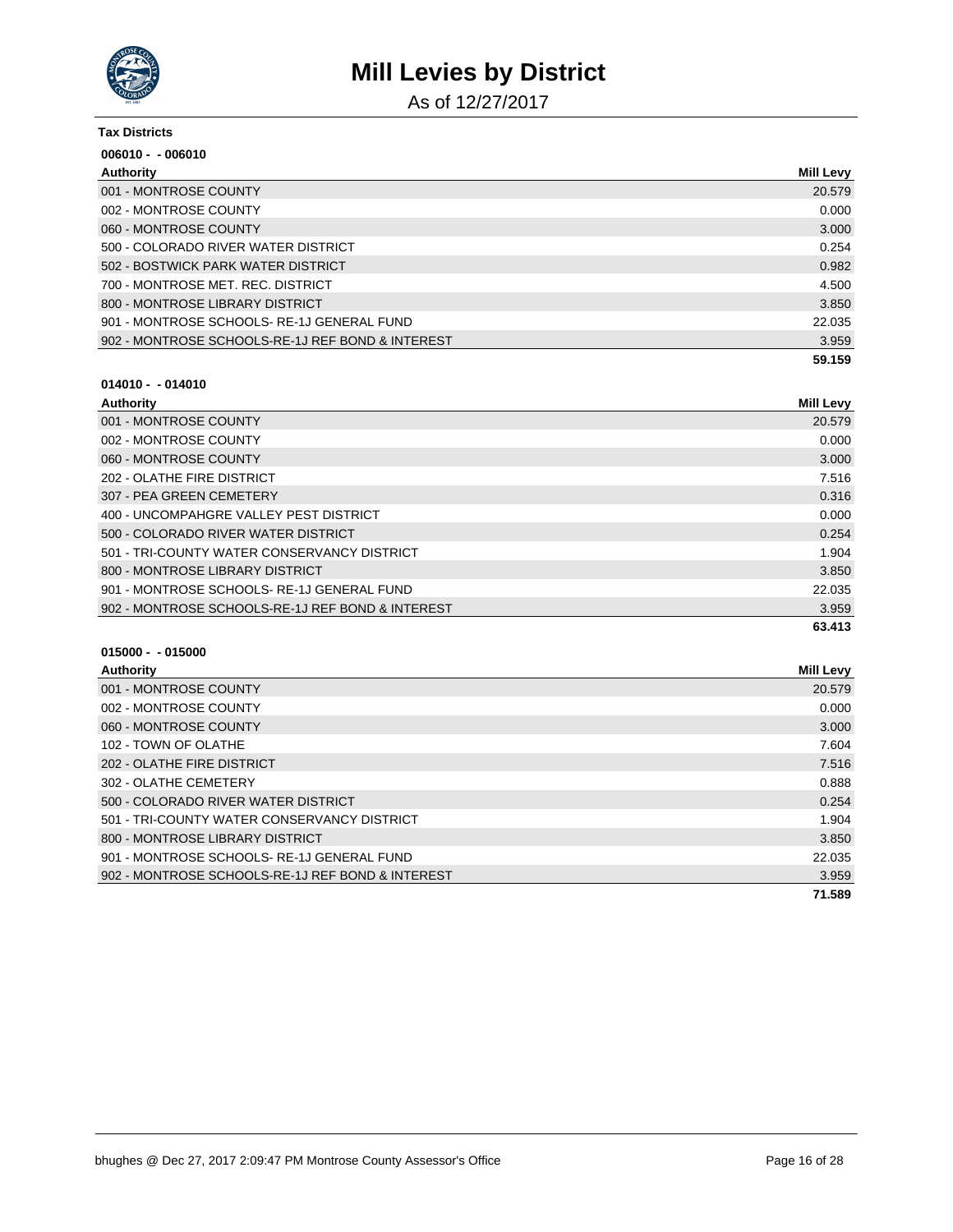

As of 12/27/2017

| <b>Tax Districts</b>                             |                  |
|--------------------------------------------------|------------------|
| $015020 - 015020$                                |                  |
| Authority                                        | <b>Mill Levy</b> |
| 001 - MONTROSE COUNTY                            | 20.579           |
| 002 - MONTROSE COUNTY                            | 0.000            |
| 060 - MONTROSE COUNTY                            | 3.000            |
| 202 - OLATHE FIRE DISTRICT                       | 7.516            |
| 302 - OLATHE CEMETERY                            | 0.888            |
| 500 - COLORADO RIVER WATER DISTRICT              | 0.254            |
| 501 - TRI-COUNTY WATER CONSERVANCY DISTRICT      | 1.904            |
| 800 - MONTROSE LIBRARY DISTRICT                  | 3.850            |
| 901 - MONTROSE SCHOOLS-RE-1J GENERAL FUND        | 22.035           |
| 902 - MONTROSE SCHOOLS-RE-1J REF BOND & INTEREST | 3.959            |
|                                                  | 63.985           |

#### **015030 - - 015030**

| Authority                                        | <b>Mill Levy</b> |
|--------------------------------------------------|------------------|
| 001 - MONTROSE COUNTY                            | 20.579           |
| 002 - MONTROSE COUNTY                            | 0.000            |
| 060 - MONTROSE COUNTY                            | 3.000            |
| 202 - OLATHE FIRE DISTRICT                       | 7.516            |
| 302 - OLATHE CEMETERY                            | 0.888            |
| 400 - UNCOMPAHGRE VALLEY PEST DISTRICT           | 0.000            |
| 500 - COLORADO RIVER WATER DISTRICT              | 0.254            |
| 501 - TRI-COUNTY WATER CONSERVANCY DISTRICT      | 1.904            |
| 800 - MONTROSE LIBRARY DISTRICT                  | 3.850            |
| 901 - MONTROSE SCHOOLS-RE-1J GENERAL FUND        | 22.035           |
| 902 - MONTROSE SCHOOLS-RE-1J REF BOND & INTEREST | 3.959            |
|                                                  | 63.985           |

| Authority                                        | Mill Levy |
|--------------------------------------------------|-----------|
| 001 - MONTROSE COUNTY                            | 20.579    |
| 002 - MONTROSE COUNTY                            | 0.000     |
| 060 - MONTROSE COUNTY                            | 3.000     |
| 400 - UNCOMPAHGRE VALLEY PEST DISTRICT           | 0.000     |
| 500 - COLORADO RIVER WATER DISTRICT              | 0.254     |
| 501 - TRI-COUNTY WATER CONSERVANCY DISTRICT      | 1.904     |
| 800 - MONTROSE LIBRARY DISTRICT                  | 3.850     |
| 901 - MONTROSE SCHOOLS-RE-1J GENERAL FUND        | 22.035    |
| 902 - MONTROSE SCHOOLS-RE-1J REF BOND & INTEREST | 3.959     |
|                                                  | 55.581    |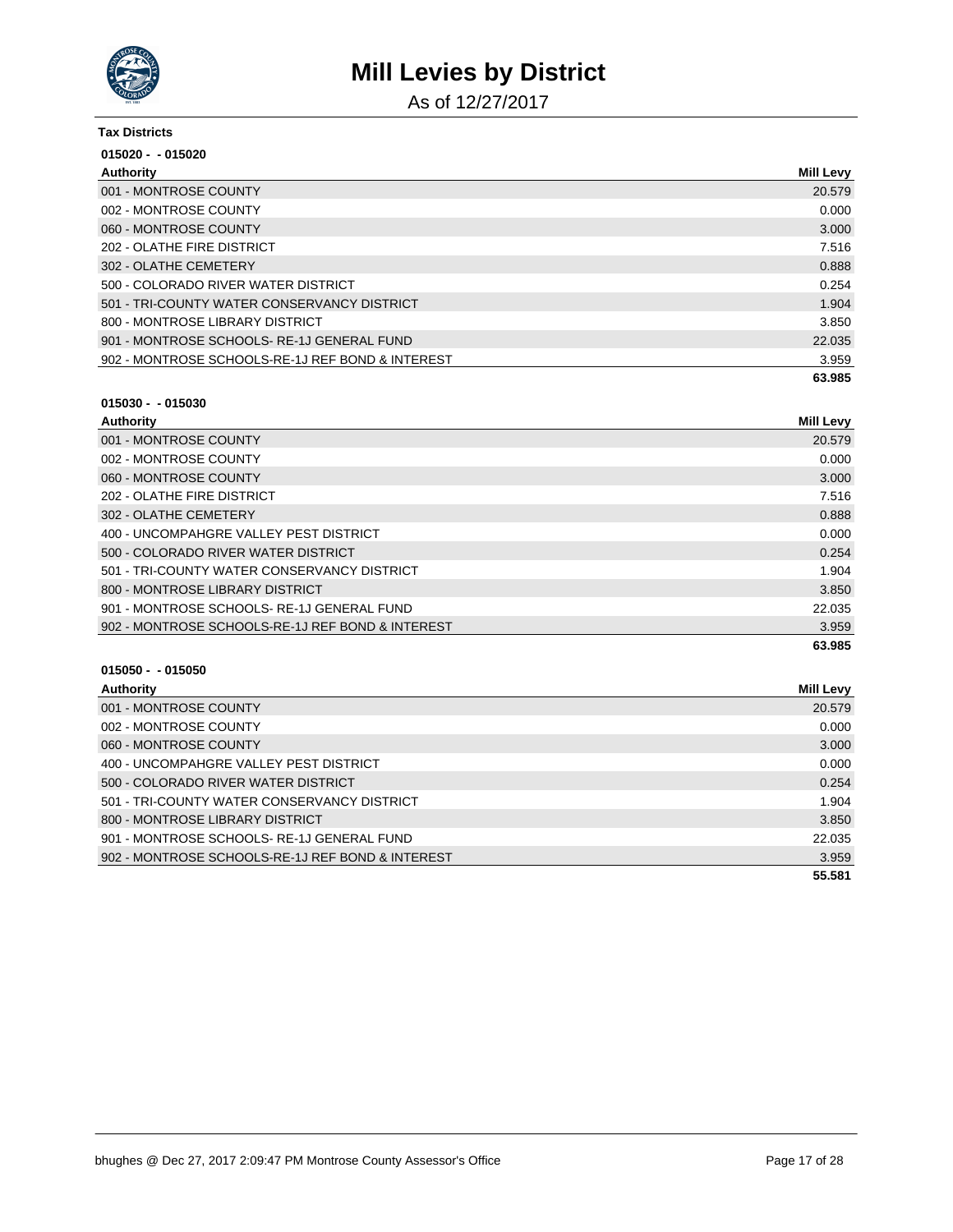

As of 12/27/2017

| Tax Districts                                    |           |
|--------------------------------------------------|-----------|
| $015051 - 015051$                                |           |
| Authority                                        | Mill Levy |
| 001 - MONTROSE COUNTY                            | 20.579    |
| 002 - MONTROSE COUNTY                            | 0.000     |
| 060 - MONTROSE COUNTY                            | 3.000     |
| 400 - UNCOMPAHGRE VALLEY PEST DISTRICT           | 0.000     |
| 500 - COLORADO RIVER WATER DISTRICT              | 0.254     |
| 501 - TRI-COUNTY WATER CONSERVANCY DISTRICT      | 1.904     |
| 700 - MONTROSE MET. REC. DISTRICT                | 4.500     |
| 800 - MONTROSE LIBRARY DISTRICT                  | 3.850     |
| 901 - MONTROSE SCHOOLS-RE-1J GENERAL FUND        | 22.035    |
| 902 - MONTROSE SCHOOLS-RE-1J REF BOND & INTEREST | 3.959     |
|                                                  | 60.081    |

#### **015080 - - 015080**

| Authority                                        | Mill Levy |
|--------------------------------------------------|-----------|
| 001 - MONTROSE COUNTY                            | 20.579    |
| 002 - MONTROSE COUNTY                            | 0.000     |
| 060 - MONTROSE COUNTY                            | 3.000     |
| 202 - OLATHE FIRE DISTRICT                       | 7.516     |
| 500 - COLORADO RIVER WATER DISTRICT              | 0.254     |
| 506 - FRUITLAND WATER DISTRICT                   | 0.000     |
| 800 - MONTROSE LIBRARY DISTRICT                  | 3.850     |
| 901 - MONTROSE SCHOOLS-RE-1J GENERAL FUND        | 22.035    |
| 902 - MONTROSE SCHOOLS-RE-1J REF BOND & INTEREST | 3.959     |
|                                                  | 61.193    |

### **015100 - - 015100**

| Authority                                        | Mill Levy |
|--------------------------------------------------|-----------|
| 001 - MONTROSE COUNTY                            | 20.579    |
| 002 - MONTROSE COUNTY                            | 0.000     |
| 060 - MONTROSE COUNTY                            | 3.000     |
| 202 - OLATHE FIRE DISTRICT                       | 7.516     |
| 500 - COLORADO RIVER WATER DISTRICT              | 0.254     |
| 501 - TRI-COUNTY WATER CONSERVANCY DISTRICT      | 1.904     |
| 800 - MONTROSE LIBRARY DISTRICT                  | 3.850     |
| 901 - MONTROSE SCHOOLS-RE-1J GENERAL FUND        | 22.035    |
| 902 - MONTROSE SCHOOLS-RE-1J REF BOND & INTEREST | 3.959     |
|                                                  | 63.097    |

| Authority                                        | <b>Mill Levy</b> |
|--------------------------------------------------|------------------|
| 001 - MONTROSE COUNTY                            | 20.579           |
| 002 - MONTROSE COUNTY                            | 0.000            |
| 060 - MONTROSE COUNTY                            | 3.000            |
| 202 - OLATHE FIRE DISTRICT                       | 7.516            |
| 400 - UNCOMPAHGRE VALLEY PEST DISTRICT           | 0.000            |
| 500 - COLORADO RIVER WATER DISTRICT              | 0.254            |
| 501 - TRI-COUNTY WATER CONSERVANCY DISTRICT      | 1.904            |
| 800 - MONTROSE LIBRARY DISTRICT                  | 3.850            |
| 901 - MONTROSE SCHOOLS-RE-1J GENERAL FUND        | 22.035           |
| 902 - MONTROSE SCHOOLS-RE-1J REF BOND & INTEREST | 3.959            |
|                                                  | 63.097           |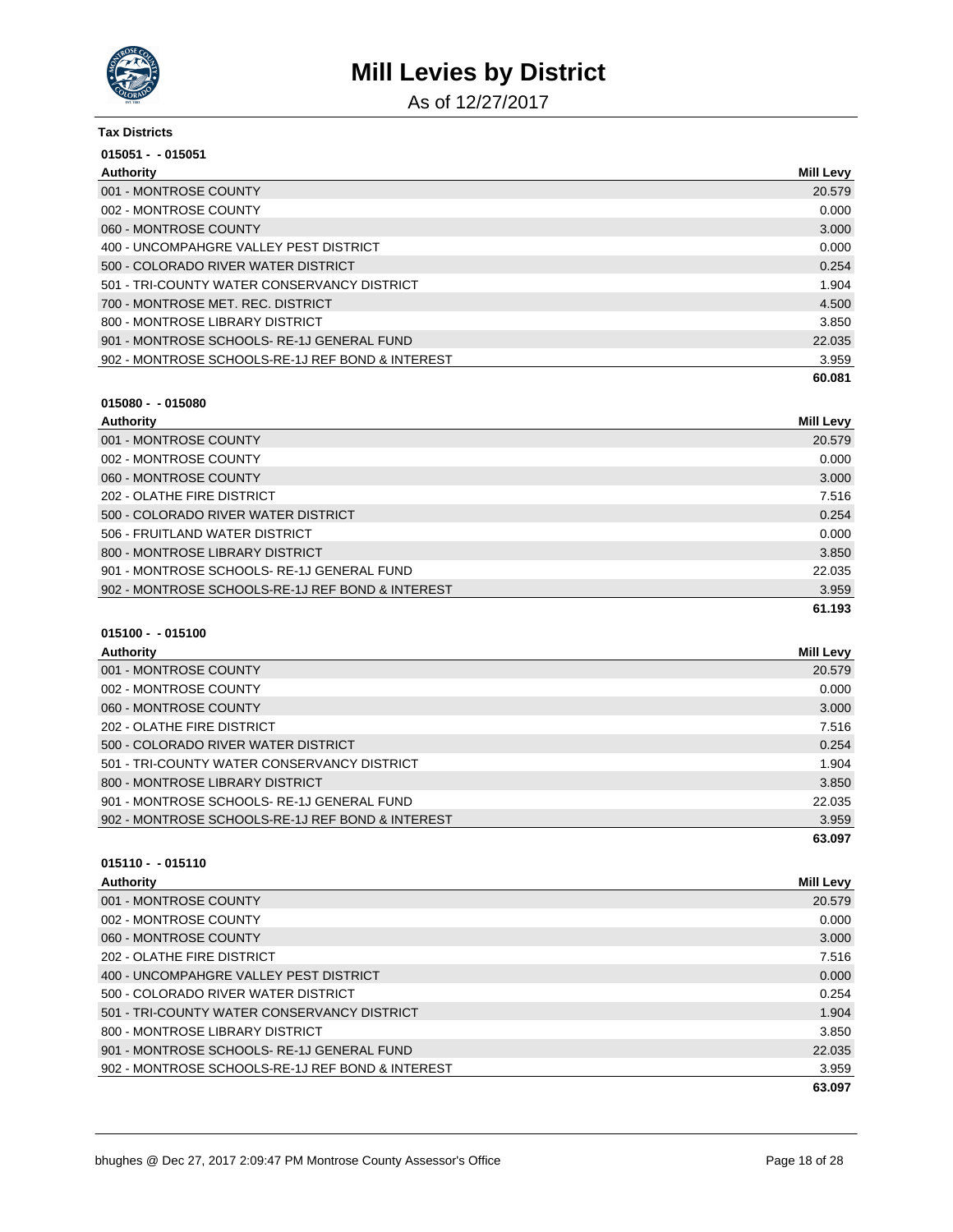

As of 12/27/2017

| <b>Tax Districts</b>                             |                  |
|--------------------------------------------------|------------------|
| $015111 - 015111$                                |                  |
| Authority                                        | <b>Mill Levy</b> |
| 001 - MONTROSE COUNTY                            | 20.579           |
| 002 - MONTROSE COUNTY                            | 0.000            |
| 060 - MONTROSE COUNTY                            | 3.000            |
| 500 - COLORADO RIVER WATER DISTRICT              | 0.254            |
| 501 - TRI-COUNTY WATER CONSERVANCY DISTRICT      | 1.904            |
| 506 - FRUITLAND WATER DISTRICT                   | 0.000            |
| 800 - MONTROSE LIBRARY DISTRICT                  | 3.850            |
| 901 - MONTROSE SCHOOLS-RE-1J GENERAL FUND        | 22.035           |
| 902 - MONTROSE SCHOOLS-RE-1J REF BOND & INTEREST | 3.959            |
|                                                  | 55.581           |

### **015112 - - 015112**

| Authority                                        | <b>Mill Levy</b> |
|--------------------------------------------------|------------------|
| 001 - MONTROSE COUNTY                            | 20.579           |
| 002 - MONTROSE COUNTY                            | 0.000            |
| 060 - MONTROSE COUNTY                            | 3.000            |
| 202 - OLATHE FIRE DISTRICT                       | 7.516            |
| 302 - OLATHE CEMETERY                            | 0.888            |
| 500 - COLORADO RIVER WATER DISTRICT              | 0.254            |
| 501 - TRI-COUNTY WATER CONSERVANCY DISTRICT      | 1.904            |
| 502 - BOSTWICK PARK WATER DISTRICT               | 0.982            |
| 800 - MONTROSE LIBRARY DISTRICT                  | 3.850            |
| 901 - MONTROSE SCHOOLS-RE-1J GENERAL FUND        | 22.035           |
| 902 - MONTROSE SCHOOLS-RE-1J REF BOND & INTEREST | 3.959            |
|                                                  | 64.967           |

### **015113 - - 015113**

| <b>Authority</b>                                 | Mill Levy |
|--------------------------------------------------|-----------|
| 001 - MONTROSE COUNTY                            | 20.579    |
| 002 - MONTROSE COUNTY                            | 0.000     |
| 060 - MONTROSE COUNTY                            | 3.000     |
| 202 - OLATHE FIRE DISTRICT                       | 7.516     |
| 307 - PEA GREEN CEMETERY                         | 0.316     |
| 500 - COLORADO RIVER WATER DISTRICT              | 0.254     |
| 501 - TRI-COUNTY WATER CONSERVANCY DISTRICT      | 1.904     |
| 800 - MONTROSE LIBRARY DISTRICT                  | 3.850     |
| 901 - MONTROSE SCHOOLS-RE-1J GENERAL FUND        | 22.035    |
| 902 - MONTROSE SCHOOLS-RE-1J REF BOND & INTEREST | 3.959     |
|                                                  | 63.413    |

| Authority                                        | <b>Mill Levy</b> |
|--------------------------------------------------|------------------|
| 001 - MONTROSE COUNTY                            | 20.579           |
| 002 - MONTROSE COUNTY                            | 0.000            |
| 060 - MONTROSE COUNTY                            | 3.000            |
| 503 - SOUTHWESTERN WATER DISTRICT                | 0.407            |
| 800 - MONTROSE LIBRARY DISTRICT                  | 3.850            |
| 901 - MONTROSE SCHOOLS-RE-1J GENERAL FUND        | 22.035           |
| 902 - MONTROSE SCHOOLS-RE-1J REF BOND & INTEREST | 3.959            |
|                                                  | 53.830           |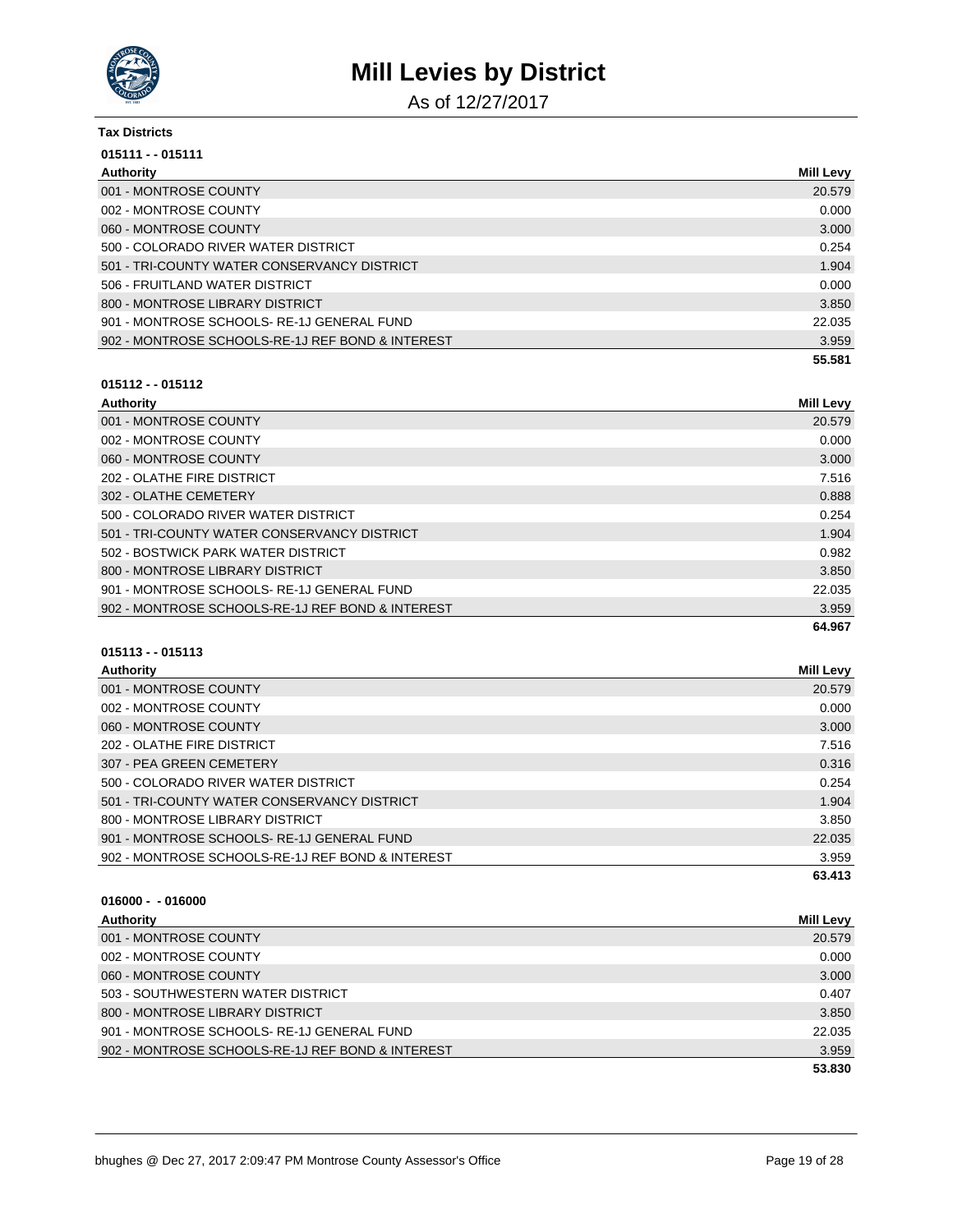

As of 12/27/2017

| Tax Districts                                    |           |
|--------------------------------------------------|-----------|
| $016010 - 016010$                                |           |
| Authority                                        | Mill Levy |
| 001 - MONTROSE COUNTY                            | 20.579    |
| 002 - MONTROSE COUNTY                            | 0.000     |
| 060 - MONTROSE COUNTY                            | 3.000     |
| 501 - TRI-COUNTY WATER CONSERVANCY DISTRICT      | 1.904     |
| 503 - SOUTHWESTERN WATER DISTRICT                | 0.407     |
| 800 - MONTROSE LIBRARY DISTRICT                  | 3.850     |
| 901 - MONTROSE SCHOOLS-RE-1J GENERAL FUND        | 22.035    |
| 902 - MONTROSE SCHOOLS-RE-1J REF BOND & INTEREST | 3.959     |
|                                                  | 55.734    |

#### **016020 - - 016020**

| Authority                                        | <b>Mill Levy</b> |
|--------------------------------------------------|------------------|
| 001 - MONTROSE COUNTY                            | 20.579           |
| 002 - MONTROSE COUNTY                            | 0.000            |
| 060 - MONTROSE COUNTY                            | 3.000            |
| 501 - TRI-COUNTY WATER CONSERVANCY DISTRICT      | 1.904            |
| 503 - SOUTHWESTERN WATER DISTRICT                | 0.407            |
| 702 - CORNERSTONE METROPOLITAN DISTRICT #1       | 0.000            |
| 800 - MONTROSE LIBRARY DISTRICT                  | 3.850            |
| 901 - MONTROSE SCHOOLS-RE-1J GENERAL FUND        | 22.035           |
| 902 - MONTROSE SCHOOLS-RE-1J REF BOND & INTEREST | 3.959            |
|                                                  | 55.734           |

### **016030 - - 016030**

| Mill Levy |
|-----------|
| 20.579    |
| 0.000     |
| 3.000     |
| 1.904     |
| 0.407     |
| 110.000   |
| 3.850     |
| 22.035    |
| 3.959     |
| 165.734   |
|           |

| Authority                                 | Mill Levy |
|-------------------------------------------|-----------|
| 001 - MONTROSE COUNTY                     | 20.579    |
| 002 - MONTROSE COUNTY                     | 0.000     |
| 060 - MONTROSE COUNTY                     | 3.000     |
| 204 - NORWOOD FIRE PROTECTION DISTRICT    | 10.600    |
| 503 - SOUTHWESTERN WATER DISTRICT         | 0.407     |
| 504 - SAN MIGUEL WATER DISTRICT           | 0.112     |
| 800 - MONTROSE LIBRARY DISTRICT           | 3.850     |
| 917 - NORWOOD SCHOOLS-R2J GENERAL FUND    | 14.209    |
| 918 - NORWOOD SCHOOLS-R2J BOND & INTEREST | 6.300     |
|                                           | 59.057    |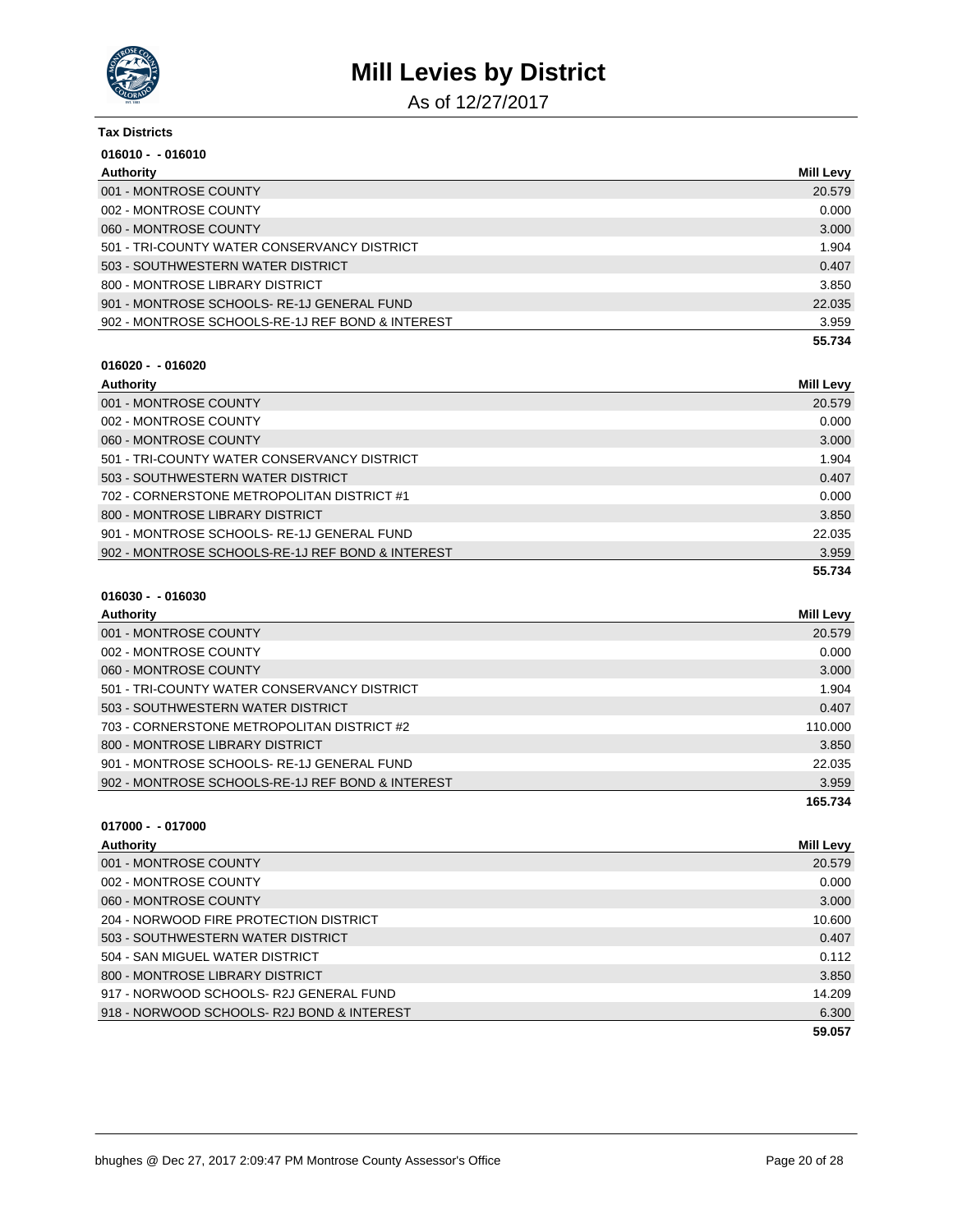

As of 12/27/2017

### **Tax Districts 017010 - - 017010 Authority Mill Levy**

| <b>AULIOIR</b>                            | <b>INIIII</b> LEVY |
|-------------------------------------------|--------------------|
| 001 - MONTROSE COUNTY                     | 20.579             |
| 002 - MONTROSE COUNTY                     | 0.000              |
| 060 - MONTROSE COUNTY                     | 3.000              |
| 503 - SOUTHWESTERN WATER DISTRICT         | 0.407              |
| 504 - SAN MIGUEL WATER DISTRICT           | 0.112              |
| 800 - MONTROSE LIBRARY DISTRICT           | 3.850              |
| 917 - NORWOOD SCHOOLS- R2J GENERAL FUND   | 14.209             |
| 918 - NORWOOD SCHOOLS-R2J BOND & INTEREST | 6.300              |
|                                           | 48.457             |

#### **017020 - - 017020**

| Authority                                  | <b>Mill Levy</b> |
|--------------------------------------------|------------------|
| 001 - MONTROSE COUNTY                      | 20.579           |
| 002 - MONTROSE COUNTY                      | 0.000            |
| 060 - MONTROSE COUNTY                      | 3.000            |
| 503 - SOUTHWESTERN WATER DISTRICT          | 0.407            |
| 800 - MONTROSE LIBRARY DISTRICT            | 3.850            |
| 917 - NORWOOD SCHOOLS- R2J GENERAL FUND    | 14.209           |
| 918 - NORWOOD SCHOOLS- R2J BOND & INTEREST | 6.300            |
|                                            | 48.345           |

#### **017030 - - 017030**

| Authority                                 | <b>Mill Levy</b> |
|-------------------------------------------|------------------|
| 001 - MONTROSE COUNTY                     | 20.579           |
| 002 - MONTROSE COUNTY                     | 0.000            |
| 060 - MONTROSE COUNTY                     | 3.000            |
| 204 - NORWOOD FIRE PROTECTION DISTRICT    | 10.600           |
| 503 - SOUTHWESTERN WATER DISTRICT         | 0.407            |
| 800 - MONTROSE LIBRARY DISTRICT           | 3.850            |
| 917 - NORWOOD SCHOOLS-R2J GENERAL FUND    | 14.209           |
| 918 - NORWOOD SCHOOLS-R2J BOND & INTEREST | 6.300            |
|                                           | 58.945           |

### **017040 - - 017040 Authority Mill Levy** 001 - MONTROSE COUNTY 20.579 002 - MONTROSE COUNTY 0.000 NOTES AND THE SERVICE OF THE SERVICE OF THE SERVICE OF THE SERVICE OF THE SERVICE O 060 - MONTROSE COUNTY 3.000 503 - SOUTHWESTERN WATER DISTRICT 0.407 504 - SAN MIGUEL WATER DISTRICT 0.112 800 - MONTROSE LIBRARY DISTRICT 3.850 901 - MONTROSE SCHOOLS- RE-1J GENERAL FUND 22.035 902 - MONTROSE SCHOOLS-RE-1J REF BOND & INTEREST 3.959 **53.942**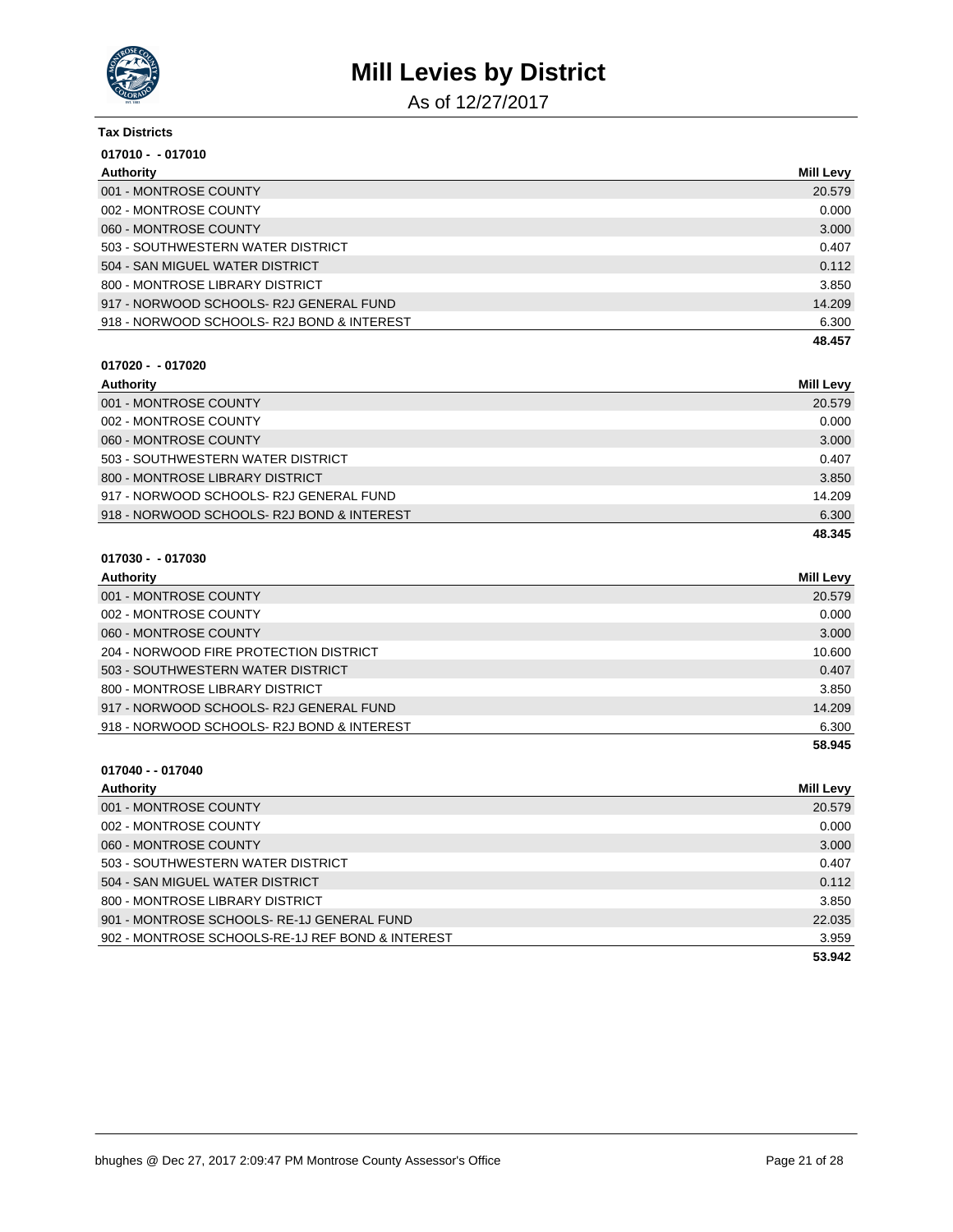

As of 12/27/2017

| <b>Tax Districts</b>                             |           |
|--------------------------------------------------|-----------|
| 017050 - - 017050                                |           |
| Authority                                        | Mill Levy |
| 001 - MONTROSE COUNTY                            | 20.579    |
| 002 - MONTROSE COUNTY                            | 0.000     |
| 060 - MONTROSE COUNTY                            | 3.000     |
| 204 - NORWOOD FIRE PROTECTION DISTRICT           | 10.600    |
| 503 - SOUTHWESTERN WATER DISTRICT                | 0.407     |
| 504 - SAN MIGUEL WATER DISTRICT                  | 0.112     |
| 800 - MONTROSE LIBRARY DISTRICT                  | 3.850     |
| 901 - MONTROSE SCHOOLS-RE-1J GENERAL FUND        | 22.035    |
| 902 - MONTROSE SCHOOLS-RE-1J REF BOND & INTEREST | 3.959     |
|                                                  | 64.542    |
| $018000 - 018000$                                |           |

| Authority                                     | Mill Levy |
|-----------------------------------------------|-----------|
| 001 - MONTROSE COUNTY                         | 20.579    |
| 002 - MONTROSE COUNTY                         | 0.000     |
| 060 - MONTROSE COUNTY                         | 3.000     |
| 104 - TOWN OF NUCLA                           | 15.253    |
| 203 - NUCLA-NATURITA FIRE PROTECTION DISTRICT | 6.000     |
| 303 - NUCLA-NATURITA CEMETERY                 | 0.638     |
| 503 - SOUTHWESTERN WATER DISTRICT             | 0.407     |
| 925 - WEST END SCHOOLS-RE2 GENERAL FUND       | 26.658    |
|                                               | 72.535    |

| $025000 -$ | - 025000 |
|------------|----------|
|------------|----------|

| Authority                                     | Mill Levy |
|-----------------------------------------------|-----------|
| 001 - MONTROSE COUNTY                         | 20.579    |
| 002 - MONTROSE COUNTY                         | 0.000     |
| 060 - MONTROSE COUNTY                         | 3.000     |
| 103 - TOWN OF NATURITA                        | 13.936    |
| 203 - NUCLA-NATURITA FIRE PROTECTION DISTRICT | 6.000     |
| 303 - NUCLA-NATURITA CEMETERY                 | 0.638     |
| 503 - SOUTHWESTERN WATER DISTRICT             | 0.407     |
| 504 - SAN MIGUEL WATER DISTRICT               | 0.112     |
| 800 - MONTROSE LIBRARY DISTRICT               | 3.850     |
| 925 - WEST END SCHOOLS-RE2 GENERAL FUND       | 26.658    |
|                                               | 75.180    |

| $025005 - 025005$                             |                  |
|-----------------------------------------------|------------------|
| Authority                                     | <b>Mill Levy</b> |
| 001 - MONTROSE COUNTY                         | 20.579           |
| 002 - MONTROSE COUNTY                         | 0.000            |
| 060 - MONTROSE COUNTY                         | 3.000            |
| 103 - TOWN OF NATURITA                        | 13.936           |
| 203 - NUCLA-NATURITA FIRE PROTECTION DISTRICT | 6.000            |
| 303 - NUCLA-NATURITA CEMETERY                 | 0.638            |
| 503 - SOUTHWESTERN WATER DISTRICT             | 0.407            |
| 800 - MONTROSE LIBRARY DISTRICT               | 3.850            |
| 925 - WEST END SCHOOLS-RE2 GENERAL FUND       | 26.658           |
|                                               | 75.068           |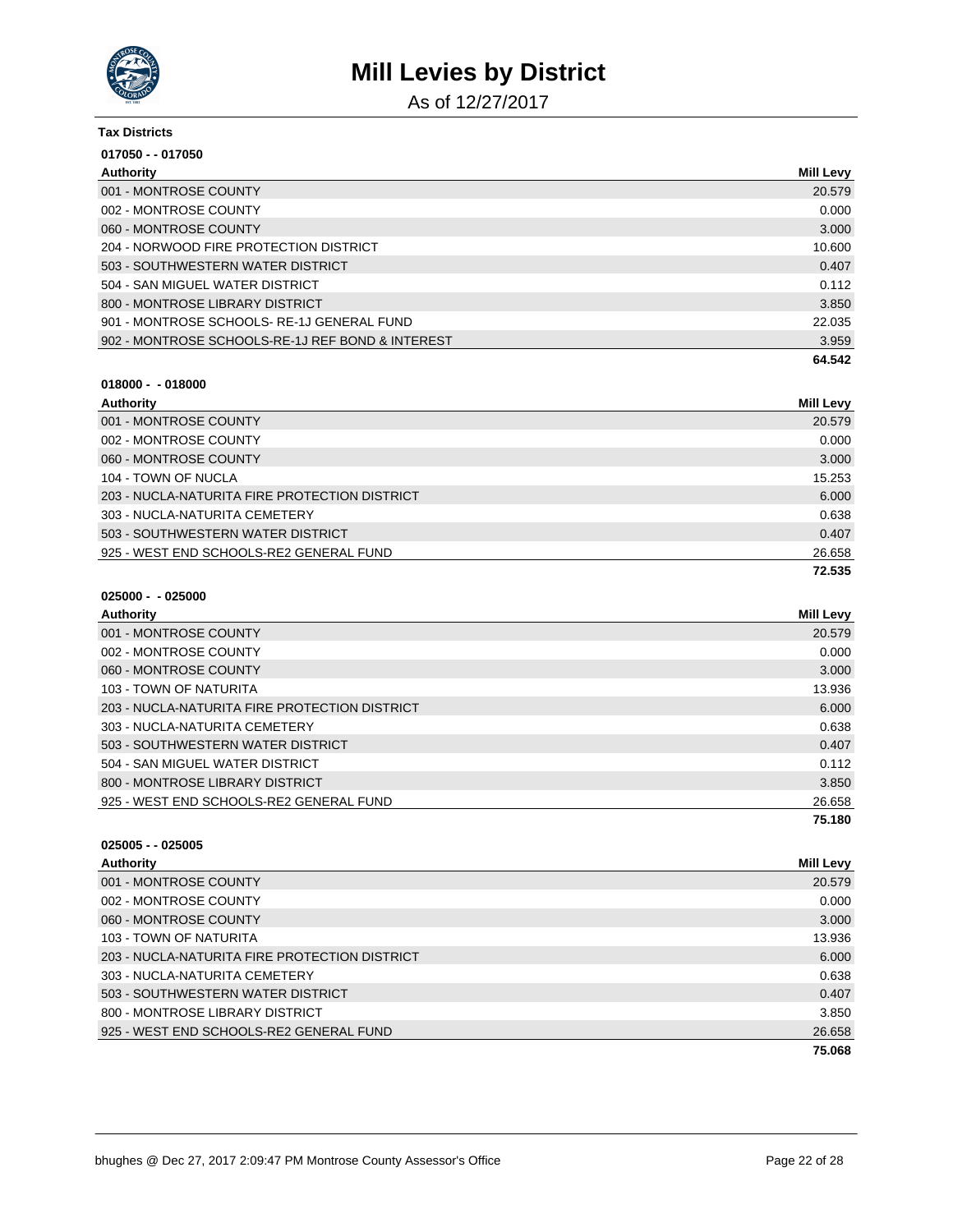

As of 12/27/2017

| <b>Tax Districts</b><br>$025010 - 025010$     |        |
|-----------------------------------------------|--------|
|                                               |        |
| 001 - MONTROSE COUNTY                         | 20.579 |
| 002 - MONTROSE COUNTY                         | 0.000  |
| 060 - MONTROSE COUNTY                         | 3.000  |
| 203 - NUCLA-NATURITA FIRE PROTECTION DISTRICT | 6.000  |
| 303 - NUCLA-NATURITA CEMETERY                 | 0.638  |
| 503 - SOUTHWESTERN WATER DISTRICT             | 0.407  |
| 504 - SAN MIGUEL WATER DISTRICT               | 0.112  |
| 800 - MONTROSE LIBRARY DISTRICT               | 3.850  |
| 925 - WEST END SCHOOLS-RE2 GENERAL FUND       | 26.658 |
|                                               | 61.244 |

#### **025018 - - 025018**

| Authority                               | <b>Mill Levy</b> |
|-----------------------------------------|------------------|
| 001 - MONTROSE COUNTY                   | 20.579           |
| 002 - MONTROSE COUNTY                   | 0.000            |
| 060 - MONTROSE COUNTY                   | 3.000            |
| 503 - SOUTHWESTERN WATER DISTRICT       | 0.407            |
| 504 - SAN MIGUEL WATER DISTRICT         | 0.112            |
| 800 - MONTROSE LIBRARY DISTRICT         | 3.850            |
| 925 - WEST END SCHOOLS-RE2 GENERAL FUND | 26.658           |
|                                         | 54.606           |

### **025021 - - 025021**

| Authority                                     | <b>Mill Levy</b> |
|-----------------------------------------------|------------------|
| 001 - MONTROSE COUNTY                         | 20.579           |
| 002 - MONTROSE COUNTY                         | 0.000            |
| 060 - MONTROSE COUNTY                         | 3.000            |
| 203 - NUCLA-NATURITA FIRE PROTECTION DISTRICT | 6.000            |
| 503 - SOUTHWESTERN WATER DISTRICT             | 0.407            |
| 504 - SAN MIGUEL WATER DISTRICT               | 0.112            |
| 800 - MONTROSE LIBRARY DISTRICT               | 3.850            |
| 925 - WEST END SCHOOLS-RE2 GENERAL FUND       | 26.658           |
|                                               | 60.606           |

| Authority                                     | <b>Mill Levy</b> |
|-----------------------------------------------|------------------|
| 001 - MONTROSE COUNTY                         | 20.579           |
| 002 - MONTROSE COUNTY                         | 0.000            |
| 060 - MONTROSE COUNTY                         | 3.000            |
| 203 - NUCLA-NATURITA FIRE PROTECTION DISTRICT | 6.000            |
| 503 - SOUTHWESTERN WATER DISTRICT             | 0.407            |
| 800 - MONTROSE LIBRARY DISTRICT               | 3.850            |
| 925 - WEST END SCHOOLS-RE2 GENERAL FUND       | 26.658           |
|                                               | 60.494           |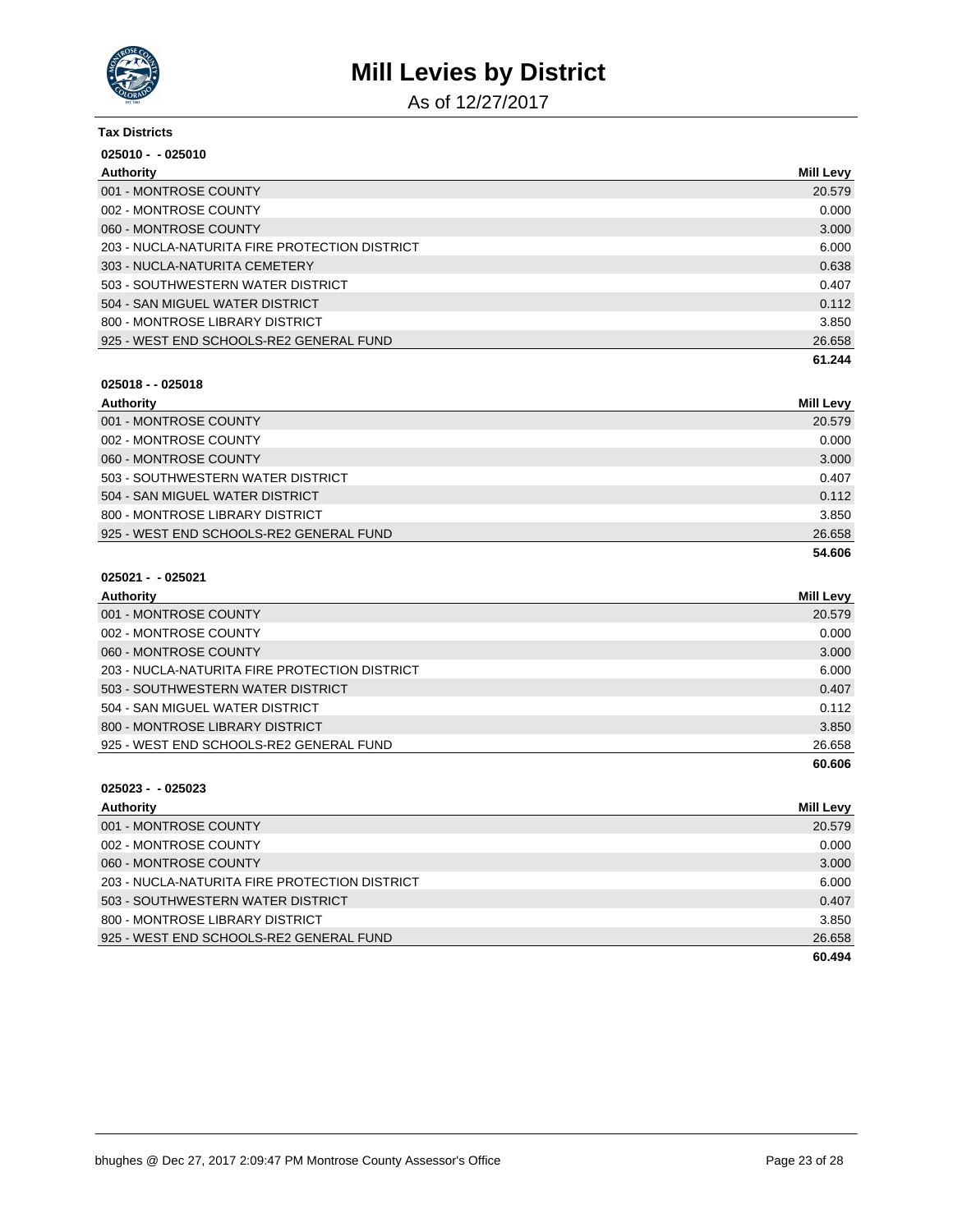

As of 12/27/2017

| <b>Tax Districts</b>                    |                  |
|-----------------------------------------|------------------|
| $025030 - 025030$                       |                  |
| Authority                               | <b>Mill Levy</b> |
| 001 - MONTROSE COUNTY                   | 20.579           |
| 002 - MONTROSE COUNTY                   | 0.000            |
| 060 - MONTROSE COUNTY                   | 3.000            |
| 503 - SOUTHWESTERN WATER DISTRICT       | 0.407            |
| 800 - MONTROSE LIBRARY DISTRICT         | 3.850            |
| 925 - WEST END SCHOOLS-RE2 GENERAL FUND | 26.658           |
|                                         | 54.494           |
| $025031 - 025031$                       |                  |
| Authority                               | <b>Mill Levy</b> |
| 001 - MONTROSE COUNTY                   | 20.579           |
| 002 - MONTROSE COUNTY                   | 0.000            |
| 060 - MONTROSE COUNTY                   | 3.000            |
| 206 - PARADOX RURAL FIRE DISTRICT       | 7.000            |
| 503 - SOUTHWESTERN WATER DISTRICT       | 0.407            |
| 507 - PARADOX VALLEY WATER DISTRICT     | 0.550            |
| 800 - MONTROSE LIBRARY DISTRICT         | 3.850            |
| 925 - WEST END SCHOOLS-RE2 GENERAL FUND | 26.658           |
|                                         | 62.044           |
| $025032 - 025032$                       |                  |
| Authority                               | <b>Mill Levy</b> |
|                                         |                  |

| 001 - MONTROSE COUNTY                   | 20.579 |
|-----------------------------------------|--------|
| 002 - MONTROSE COUNTY                   | 0.000  |
| 060 - MONTROSE COUNTY                   | 3.000  |
| 206 - PARADOX RURAL FIRE DISTRICT       | 7.000  |
| 503 - SOUTHWESTERN WATER DISTRICT       | 0.407  |
| 800 - MONTROSE LIBRARY DISTRICT         | 3.850  |
| 925 - WEST END SCHOOLS-RE2 GENERAL FUND | 26.658 |
|                                         | 61.494 |

| Authority                               | Mill Levy |
|-----------------------------------------|-----------|
| 001 - MONTROSE COUNTY                   | 20.579    |
| 002 - MONTROSE COUNTY                   | 0.000     |
| 060 - MONTROSE COUNTY                   | 3.000     |
| 206 - PARADOX RURAL FIRE DISTRICT       | 7.000     |
| 503 - SOUTHWESTERN WATER DISTRICT       | 0.407     |
| 504 - SAN MIGUEL WATER DISTRICT         | 0.112     |
| 800 - MONTROSE LIBRARY DISTRICT         | 3.850     |
| 925 - WEST END SCHOOLS-RE2 GENERAL FUND | 26.658    |
|                                         | 61.606    |

| $025035 - 025035$                       |                  |
|-----------------------------------------|------------------|
| Authority                               | <b>Mill Levy</b> |
| 001 - MONTROSE COUNTY                   | 20.579           |
| 002 - MONTROSE COUNTY                   | 0.000            |
| 060 - MONTROSE COUNTY                   | 3.000            |
| 500 - COLORADO RIVER WATER DISTRICT     | 0.254            |
| 800 - MONTROSE LIBRARY DISTRICT         | 3.850            |
| 925 - WEST END SCHOOLS-RE2 GENERAL FUND | 26.658           |
|                                         | 54.341           |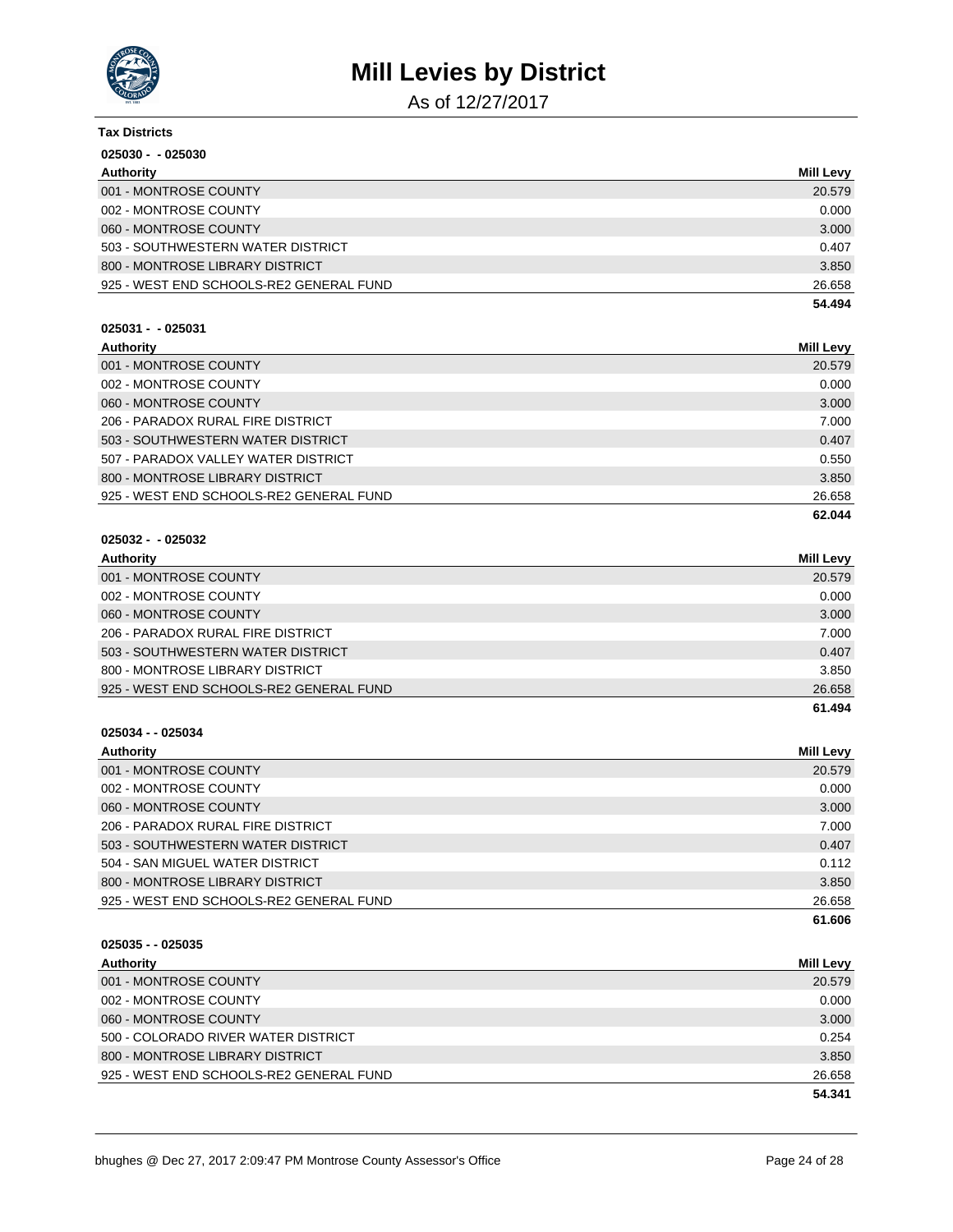

As of 12/27/2017

| <b>Tax Districts</b>                    |                  |
|-----------------------------------------|------------------|
| $025037 - 025037$                       |                  |
| Authority                               | <b>Mill Levy</b> |
| 001 - MONTROSE COUNTY                   | 20.579           |
| 002 - MONTROSE COUNTY                   | 0.000            |
| 060 - MONTROSE COUNTY                   | 3.000            |
| 204 - NORWOOD FIRE PROTECTION DISTRICT  | 10.600           |
| 503 - SOUTHWESTERN WATER DISTRICT       | 0.407            |
| 800 - MONTROSE LIBRARY DISTRICT         | 3.850            |
| 925 - WEST END SCHOOLS-RE2 GENERAL FUND | 26.658           |
|                                         | 65.094           |

### **025039 - - 025039**

| Authority                               | <b>Mill Levy</b> |
|-----------------------------------------|------------------|
| 001 - MONTROSE COUNTY                   | 20.579           |
| 002 - MONTROSE COUNTY                   | 0.000            |
| 060 - MONTROSE COUNTY                   | 3.000            |
| 204 - NORWOOD FIRE PROTECTION DISTRICT  | 10.600           |
| 503 - SOUTHWESTERN WATER DISTRICT       | 0.407            |
| 504 - SAN MIGUEL WATER DISTRICT         | 0.112            |
| 800 - MONTROSE LIBRARY DISTRICT         | 3.850            |
| 925 - WEST END SCHOOLS-RE2 GENERAL FUND | 26.658           |
|                                         | 65.206           |

### **025040 - - 025040**

| Authority                                     | Mill Levy |
|-----------------------------------------------|-----------|
| 001 - MONTROSE COUNTY                         | 20.579    |
| 002 - MONTROSE COUNTY                         | 0.000     |
| 060 - MONTROSE COUNTY                         | 3.000     |
| 203 - NUCLA-NATURITA FIRE PROTECTION DISTRICT | 6.000     |
| 303 - NUCLA-NATURITA CEMETERY                 | 0.638     |
| 503 - SOUTHWESTERN WATER DISTRICT             | 0.407     |
| 800 - MONTROSE LIBRARY DISTRICT               | 3.850     |
| 925 - WEST END SCHOOLS-RE2 GENERAL FUND       | 26.658    |
|                                               | 61.132    |

| Authority                               | Mill Levy |
|-----------------------------------------|-----------|
| 001 - MONTROSE COUNTY                   | 20.579    |
| 002 - MONTROSE COUNTY                   | 0.000     |
| 060 - MONTROSE COUNTY                   | 3.000     |
| 503 - SOUTHWESTERN WATER DISTRICT       | 0.407     |
| 507 - PARADOX VALLEY WATER DISTRICT     | 0.550     |
| 800 - MONTROSE LIBRARY DISTRICT         | 3.850     |
| 925 - WEST END SCHOOLS-RE2 GENERAL FUND | 26.658    |
|                                         | 55.044    |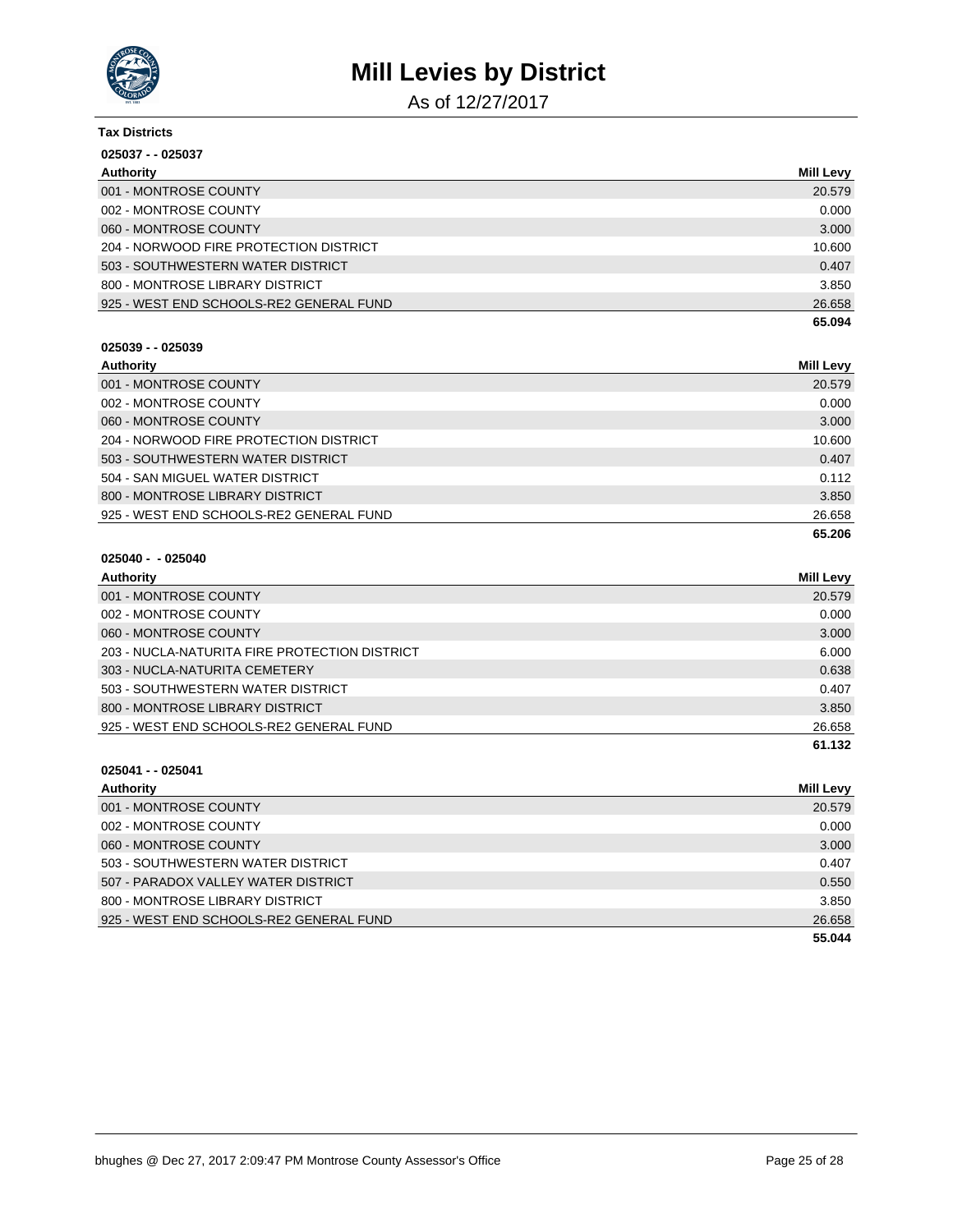

As of 12/27/2017

| <b>Tax Districts</b>                    |                  |
|-----------------------------------------|------------------|
| $050000 - 050000$                       |                  |
| Authority                               | <b>Mill Levy</b> |
| 001 - MONTROSE COUNTY                   | 20.579           |
| 002 - MONTROSE COUNTY                   | 0.000            |
| 060 - MONTROSE COUNTY                   | 3.000            |
| 205 - CRAWFORD RURAL FIRE DISTRICT #5   | 3.659            |
| 306 - CRAWFORD CEMETERY                 | 0.559            |
| 500 - COLORADO RIVER WATER DISTRICT     | 0.254            |
| 506 - FRUITLAND WATER DISTRICT          | 0.000            |
| 805 - DELTA PUBLIC LIBRARY              | 3.000            |
| 950 - DELTA SCHOOLS-50J GENERAL FUND    | 22.769           |
| 951 - DELTA SCHOOLS-50J BOND & INTEREST | 5.494            |
|                                         | 59.314           |

#### **050001 - - 050001**

| Authority                               | Mill Levy |
|-----------------------------------------|-----------|
| 001 - MONTROSE COUNTY                   | 20.579    |
| 002 - MONTROSE COUNTY                   | 0.000     |
| 060 - MONTROSE COUNTY                   | 3.000     |
| 205 - CRAWFORD RURAL FIRE DISTRICT #5   | 3.659     |
| 306 - CRAWFORD CEMETERY                 | 0.559     |
| 500 - COLORADO RIVER WATER DISTRICT     | 0.254     |
| 506 - FRUITLAND WATER DISTRICT          | 0.000     |
| 700 - MONTROSE MET. REC. DISTRICT       | 4.500     |
| 805 - DELTA PUBLIC LIBRARY              | 3.000     |
| 950 - DELTA SCHOOLS-50J GENERAL FUND    | 22.769    |
| 951 - DELTA SCHOOLS-50J BOND & INTEREST | 5.494     |
|                                         | 63.814    |

| Authority                                 | Mill Levy |
|-------------------------------------------|-----------|
| 001 - MONTROSE COUNTY                     | 20.579    |
| 002 - MONTROSE COUNTY                     | 0.000     |
| 060 - MONTROSE COUNTY                     | 3.000     |
| 205 - CRAWFORD RURAL FIRE DISTRICT #5     | 3.659     |
| 306 - CRAWFORD CEMETERY                   | 0.559     |
| 500 - COLORADO RIVER WATER DISTRICT       | 0.254     |
| 505 - CRAWFORD WATER CONSERVANCY DISTRICT | 0.469     |
| 805 - DELTA PUBLIC LIBRARY                | 3.000     |
| 950 - DELTA SCHOOLS-50J GENERAL FUND      | 22.769    |
| 951 - DELTA SCHOOLS-50J BOND & INTEREST   | 5.494     |
|                                           | 59.783    |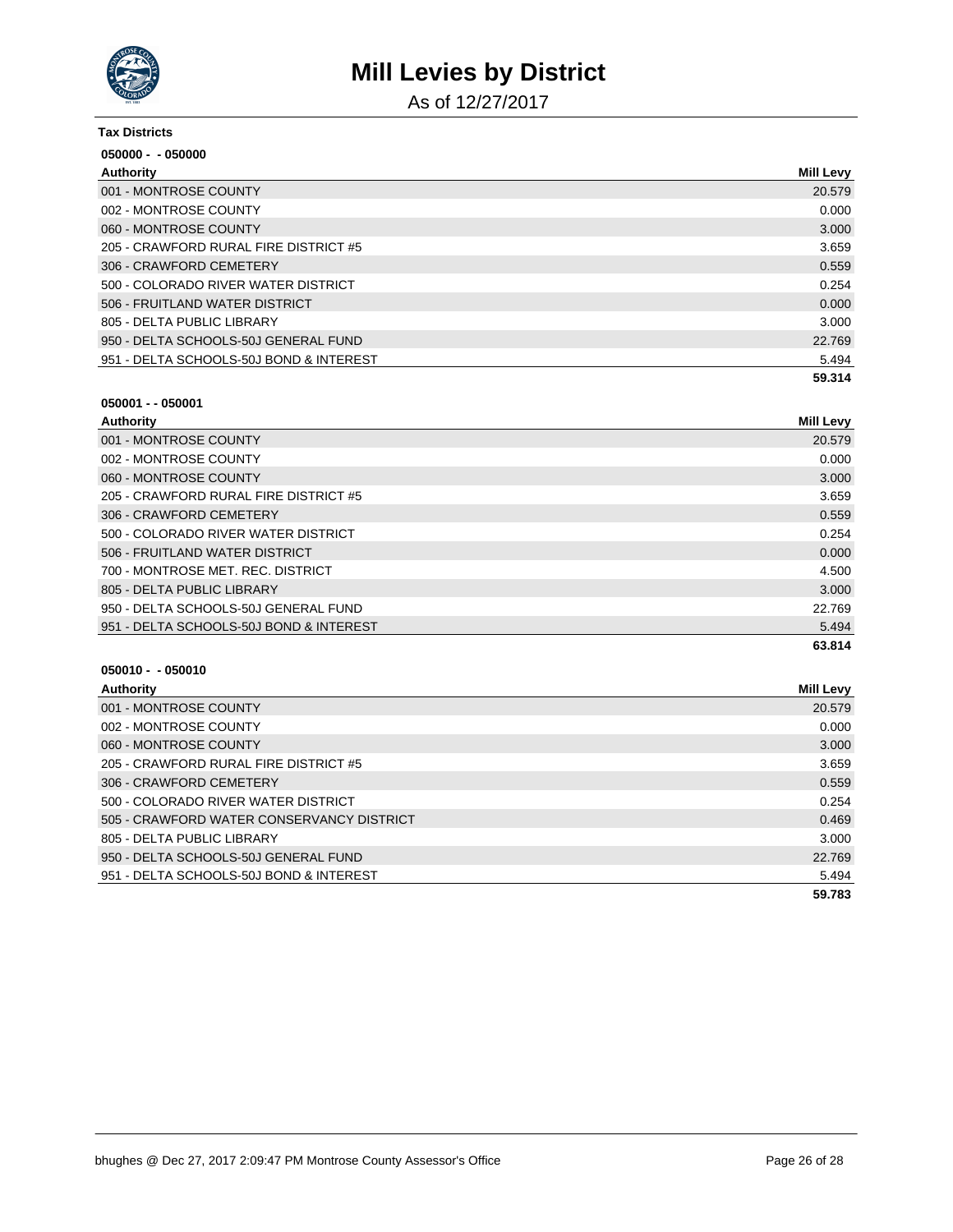

As of 12/27/2017

| <b>Tax Districts</b>                    |           |
|-----------------------------------------|-----------|
| $050020 - 050020$                       |           |
| Authority                               | Mill Levy |
| 001 - MONTROSE COUNTY                   | 20.579    |
| 002 - MONTROSE COUNTY                   | 0.000     |
| 060 - MONTROSE COUNTY                   | 3.000     |
| 205 - CRAWFORD RURAL FIRE DISTRICT #5   | 3.659     |
| 306 - CRAWFORD CEMETERY                 | 0.559     |
| 500 - COLORADO RIVER WATER DISTRICT     | 0.254     |
| 805 - DELTA PUBLIC LIBRARY              | 3.000     |
| 950 - DELTA SCHOOLS-50J GENERAL FUND    | 22.769    |
| 951 - DELTA SCHOOLS-50J BOND & INTEREST | 5.494     |
|                                         | 59.314    |

### **050021 - - 050021**

| Authority                               | <b>Mill Levy</b> |
|-----------------------------------------|------------------|
| 001 - MONTROSE COUNTY                   | 20.579           |
| 002 - MONTROSE COUNTY                   | 0.000            |
| 060 - MONTROSE COUNTY                   | 3.000            |
| 205 - CRAWFORD RURAL FIRE DISTRICT #5   | 3.659            |
| 306 - CRAWFORD CEMETERY                 | 0.559            |
| 500 - COLORADO RIVER WATER DISTRICT     | 0.254            |
| 700 - MONTROSE MET. REC. DISTRICT       | 4.500            |
| 805 - DELTA PUBLIC LIBRARY              | 3.000            |
| 950 - DELTA SCHOOLS-50J GENERAL FUND    | 22.769           |
| 951 - DELTA SCHOOLS-50J BOND & INTEREST | 5.494            |
|                                         | 63.814           |

### **050030 - - 050030**

| Authority                               | Mill Levy |
|-----------------------------------------|-----------|
| 001 - MONTROSE COUNTY                   | 20.579    |
| 002 - MONTROSE COUNTY                   | 0.000     |
| 060 - MONTROSE COUNTY                   | 3.000     |
| 306 - CRAWFORD CEMETERY                 | 0.559     |
| 500 - COLORADO RIVER WATER DISTRICT     | 0.254     |
| 506 - FRUITLAND WATER DISTRICT          | 0.000     |
| 805 - DELTA PUBLIC LIBRARY              | 3.000     |
| 950 - DELTA SCHOOLS-50J GENERAL FUND    | 22.769    |
| 951 - DELTA SCHOOLS-50J BOND & INTEREST | 5.494     |
|                                         | 55.655    |

| <b>Authority</b>                        | <b>Mill Levy</b> |
|-----------------------------------------|------------------|
| 001 - MONTROSE COUNTY                   | 20.579           |
| 002 - MONTROSE COUNTY                   | 0.000            |
| 060 - MONTROSE COUNTY                   | 3.000            |
| 306 - CRAWFORD CEMETERY                 | 0.559            |
| 500 - COLORADO RIVER WATER DISTRICT     | 0.254            |
| 506 - FRUITLAND WATER DISTRICT          | 0.000            |
| 700 - MONTROSE MET. REC. DISTRICT       | 4.500            |
| 805 - DELTA PUBLIC LIBRARY              | 3.000            |
| 950 - DELTA SCHOOLS-50J GENERAL FUND    | 22.769           |
| 951 - DELTA SCHOOLS-50J BOND & INTEREST | 5.494            |
|                                         | 60.155           |